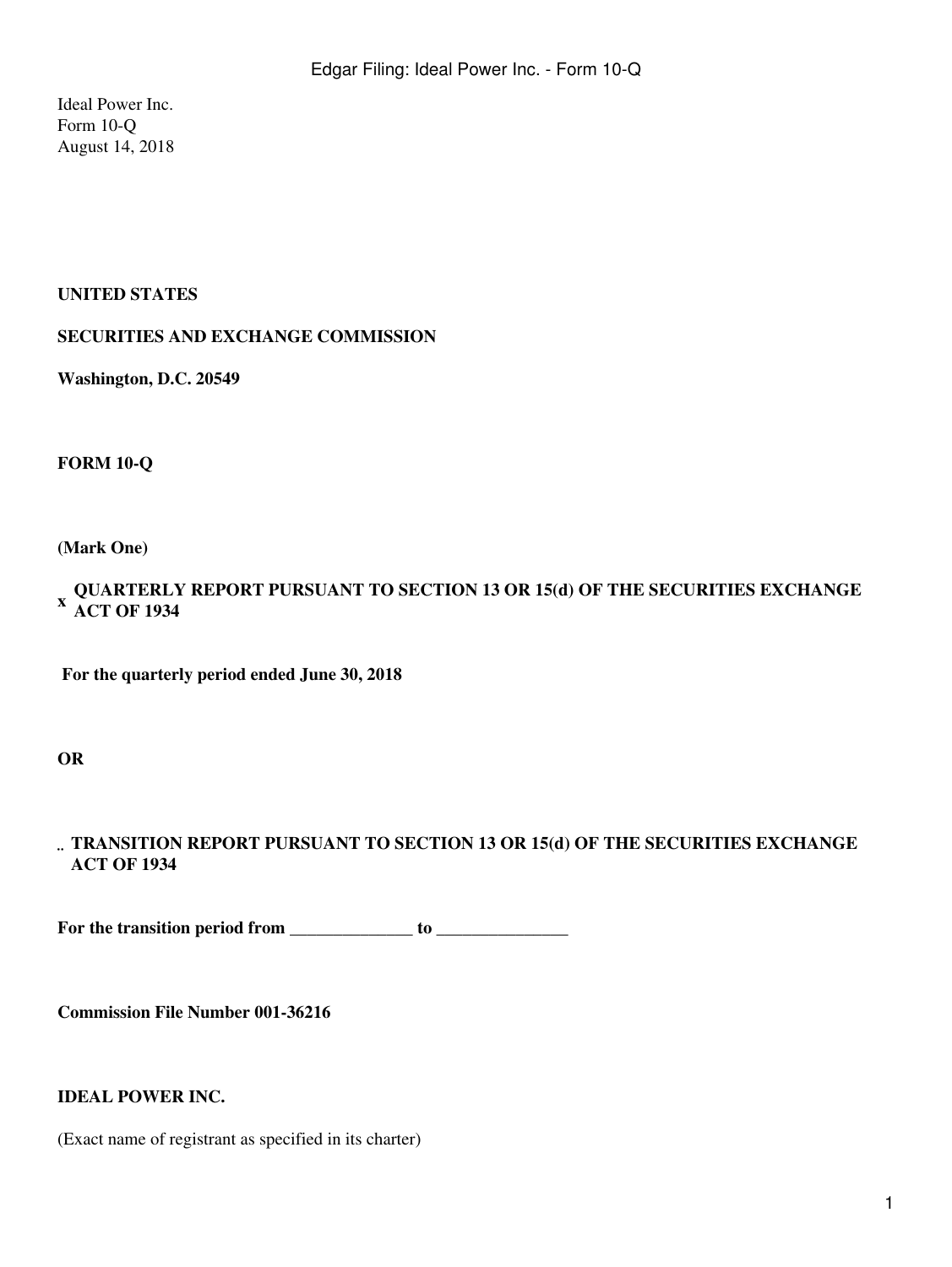**Delaware 14-1999058** (State or other jurisdiction of (I.R.S. Employer incorporation or organization) Identification No.)

#### **4120 Freidrich Lane, Suite 100**

**Austin, Texas 78744**

(Address of principal executive offices)

(Zip Code)

#### **(512) 264-1542**

(Registrant's telephone number, including area code)

(Former name, former address and former fiscal year, if changed since last report)

Indicate by check mark whether the registrant (1) has filed all reports required to be filed by Section 13 or 15(d) of the Securities Exchange Act of 1934 during the preceding 12 months (or for such shorter period that the registrant was required to file such reports), and (2) has been subject to such filing requirements for the past 90 days. Yes x No  $\degree$ 

Indicate by check mark whether the registrant has submitted electronically and posted on its corporate Web site, if any, every Interactive Data File required to be submitted and posted pursuant to Rule 405 of Regulation S-T (§232.405 of this chapter) during the preceding 12 months (or for such shorter period than the registrant was required to submit and post such files). Yes x No ¨

Indicate by check mark whether the registrant is a large accelerated filer, an accelerated filer, a non-accelerated filer, a smaller reporting company, or emerging growth company. See the definitions of "large accelerated filer," "accelerated filer," "smaller reporting company," and "emerging growth company" in Rule 12b-2 of the Exchange Act.

| Large accelerated filer "                     | Accelerated filer "         |
|-----------------------------------------------|-----------------------------|
| Non-accelerated filer "                       | Smaller reporting company x |
| (Do not check if a smaller reporting company) | Emerging growth company x   |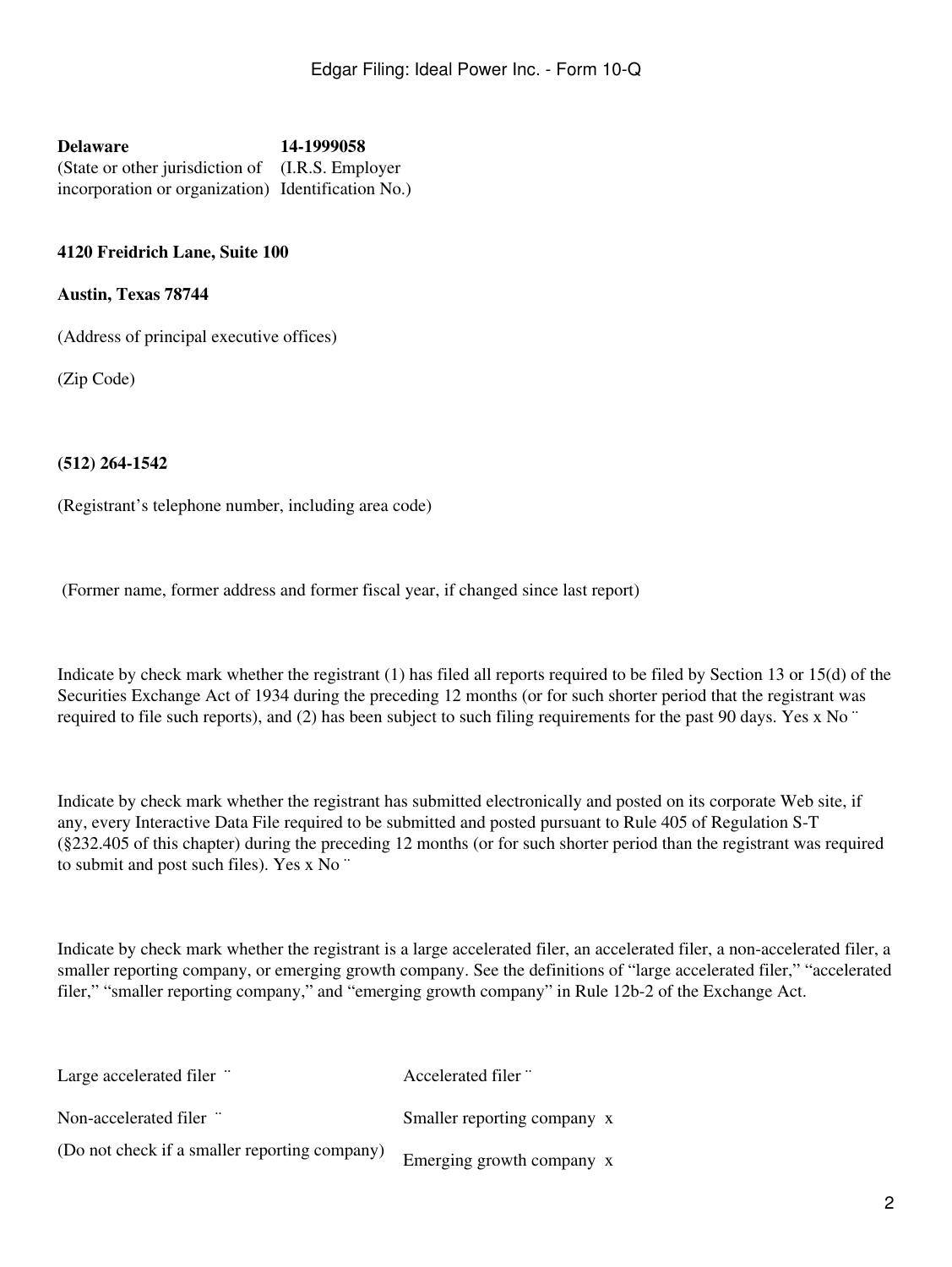If an emerging growth company, indicate by check mark whether the registrant has elected not to use the extended transition period for complying with any new or revised financial accounting standards provided pursuant to Section 13(a) of the Exchange Act. "

Indicate by check mark whether the issuer is a shell company (as defined in Rule 12b-2 of the Exchange Act). Yes " No x

As of August 10, 2018, the issuer had 14,000,342 shares of common stock, par value \$.001, outstanding.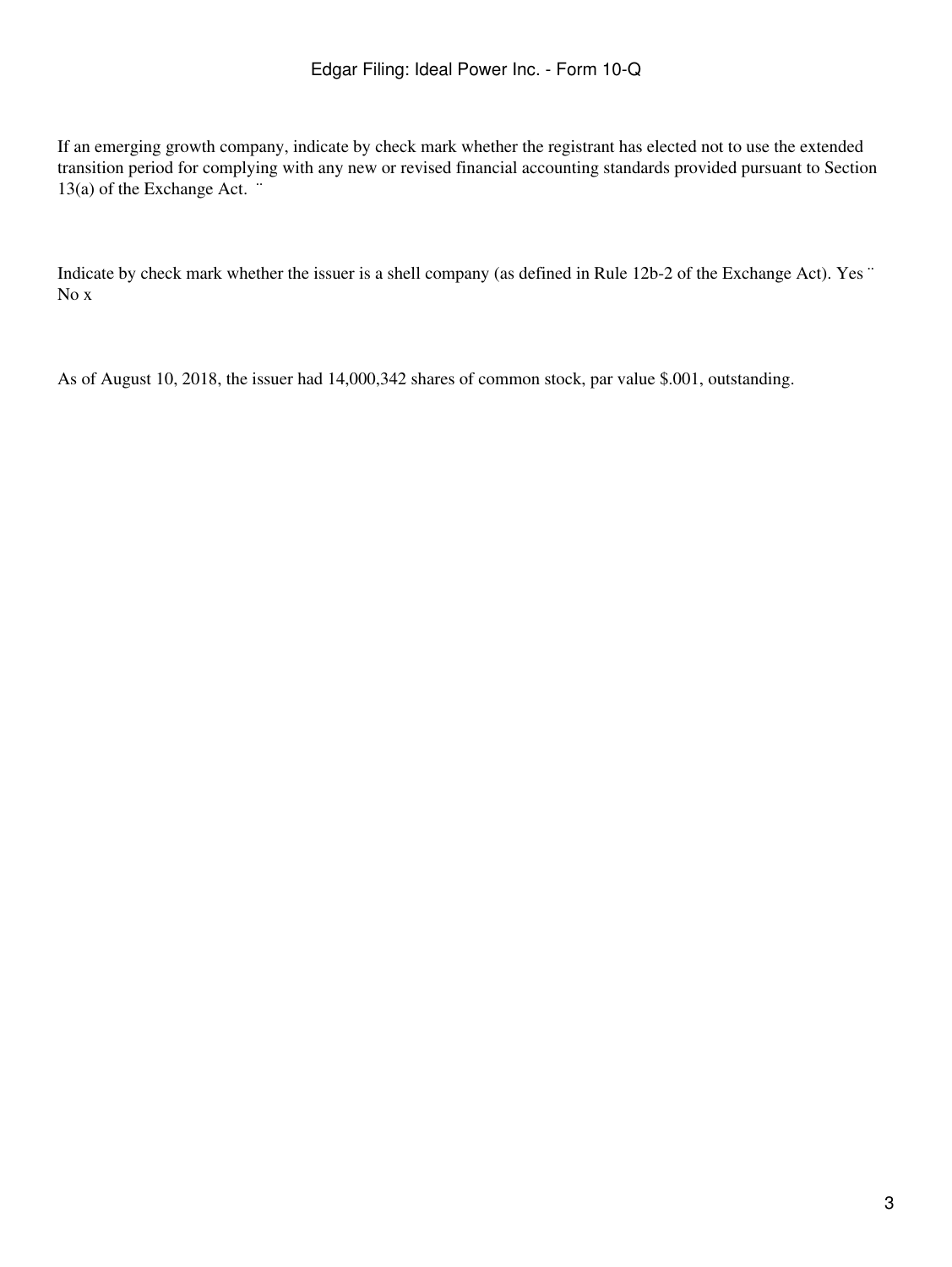## **TABLE OF CONTENTS**

## **[PART I](#page-4-0)** [FINANCIAL INFORMATION](#page-4-0)

| Item 1.           | <b>Condensed Financial Statements</b>                                                                                                                                                                                                                                                                         | $\perp$                     |
|-------------------|---------------------------------------------------------------------------------------------------------------------------------------------------------------------------------------------------------------------------------------------------------------------------------------------------------------|-----------------------------|
|                   | Balance Sheets at June 30, 2018 (Unaudited) and December 31, 2017<br>Statements of Operations for the three and six months ended June 30, 2018 and 2017 (Unaudited)<br>Statements of Cash Flows for the six months ended June 30, 2018 and 2017 (Unaudited)<br><b>Notes to Unaudited Financial Statements</b> | $\frac{1}{2}$ $\frac{3}{4}$ |
| <u>Item 2.</u>    | Management's Discussion and Analysis of Financial Condition and Results of Operations                                                                                                                                                                                                                         | 11                          |
| Item 3.           | <b>Quantitative and Qualitative Disclosures About Market Risk</b>                                                                                                                                                                                                                                             | 17                          |
| <u>Item 4.</u>    | <b>Controls and Procedures</b>                                                                                                                                                                                                                                                                                | <u>17</u>                   |
|                   | <b>PART II OTHER INFORMATION</b>                                                                                                                                                                                                                                                                              |                             |
| Item 1.           | <b>Legal Proceedings</b>                                                                                                                                                                                                                                                                                      | <u>18</u>                   |
|                   | <b>Item 1A.</b> Risk Factors                                                                                                                                                                                                                                                                                  | <u>18</u>                   |
| Item 2.           | Unregistered Sales of Equity Securities and Use of Proceeds                                                                                                                                                                                                                                                   | <u>18</u>                   |
| <u>Item 3.</u>    | <b>Defaults Upon Senior Securities</b>                                                                                                                                                                                                                                                                        | <u>18</u>                   |
| <u>Item 4.</u>    | <b>Mine Safety Disclosures</b>                                                                                                                                                                                                                                                                                | <u>18</u>                   |
| Item 5.           | Other Information                                                                                                                                                                                                                                                                                             | <u>18</u>                   |
| Item 6.           | Exhibits                                                                                                                                                                                                                                                                                                      | <u>19</u>                   |
| <b>SIGNATURES</b> |                                                                                                                                                                                                                                                                                                               | 20                          |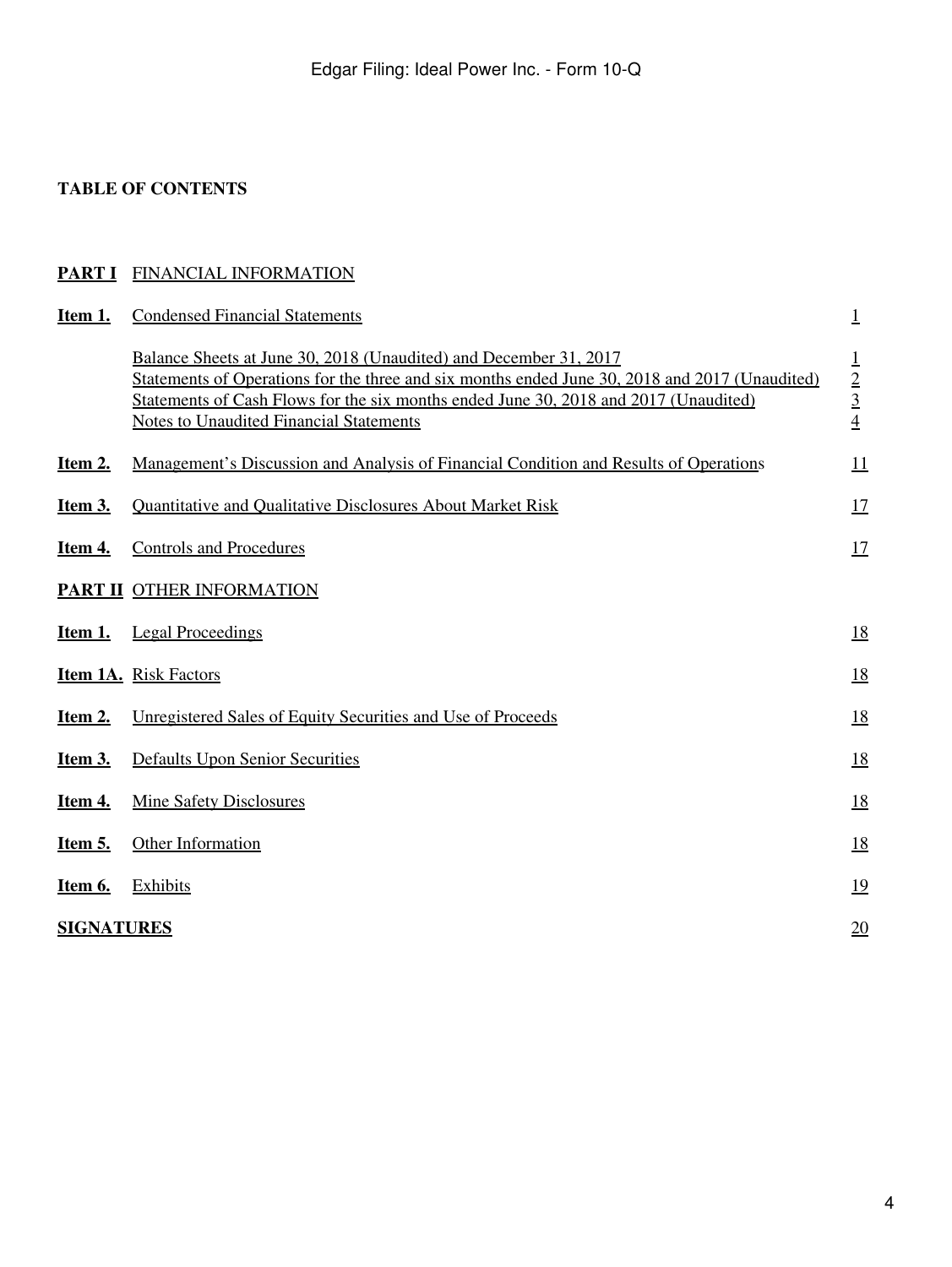## <span id="page-4-0"></span>**PART I - FINANCIAL INFORMATION**

## <span id="page-4-1"></span>**ITEM 1. CONDENSED FINANCIAL STATEMENTS**

#### **IDEAL POWER INC.**

## <span id="page-4-2"></span>**Balance Sheets**

|                                                                                    | June 30,<br>2018<br>(unaudited) | December 31,<br>2017 |
|------------------------------------------------------------------------------------|---------------------------------|----------------------|
| <b>ASSETS</b>                                                                      |                                 |                      |
| Current assets:                                                                    |                                 |                      |
| Cash and cash equivalents                                                          | \$6,980,213                     | \$10,022,247         |
| Accounts receivable, net                                                           | 170,792                         | 221,084              |
| Inventories, net                                                                   | 239,407                         | 251,363              |
| Prepayments and other current assets                                               | 503,808                         | 283,208              |
| Total current assets                                                               | 7,894,220                       | 10,777,902           |
| Property and equipment, net                                                        | 513,153                         | 669,571              |
| Intangible assets, net                                                             | 2,096,692                       | 2,082,014            |
| Other assets                                                                       | 55,420                          | 37,500               |
| Total assets                                                                       | \$10,559,485                    | \$13,566,987         |
| LIABILITIES AND STOCKHOLDERS' EQUITY                                               |                                 |                      |
| Current liabilities:                                                               |                                 |                      |
| Accounts payable                                                                   | \$517,770                       | \$449,475            |
| Accrued expenses                                                                   | 1,149,883                       | 1,081,155            |
| Total current liabilities                                                          | 1,667,653                       | 1,530,630            |
| Other long-term liabilities                                                        | 462,199                         | 456,234              |
| <b>Total liabilities</b>                                                           | 2,129,852                       | 1,986,864            |
| Commitments and contingencies                                                      |                                 |                      |
| Stockholders' equity:                                                              |                                 |                      |
| Preferred stock, \$0.001 par value; 10,000,000 shares authorized; 1,518,430 shares | 1,518                           | 1,518                |
| issued and outstanding at June 30, 2018 and December 31, 2017, respectively        |                                 |                      |
| Common stock, \$0.001 par value; 50,000,000 shares authorized; 14,004,465 shares   |                                 |                      |
| issued and 14,000,342 shares outstanding at June 30, 2018 and 13,998,465 shares    | 14,004                          | 13,998               |
| issued and 13,996,121 shares outstanding at December 31, 2017, respectively        |                                 |                      |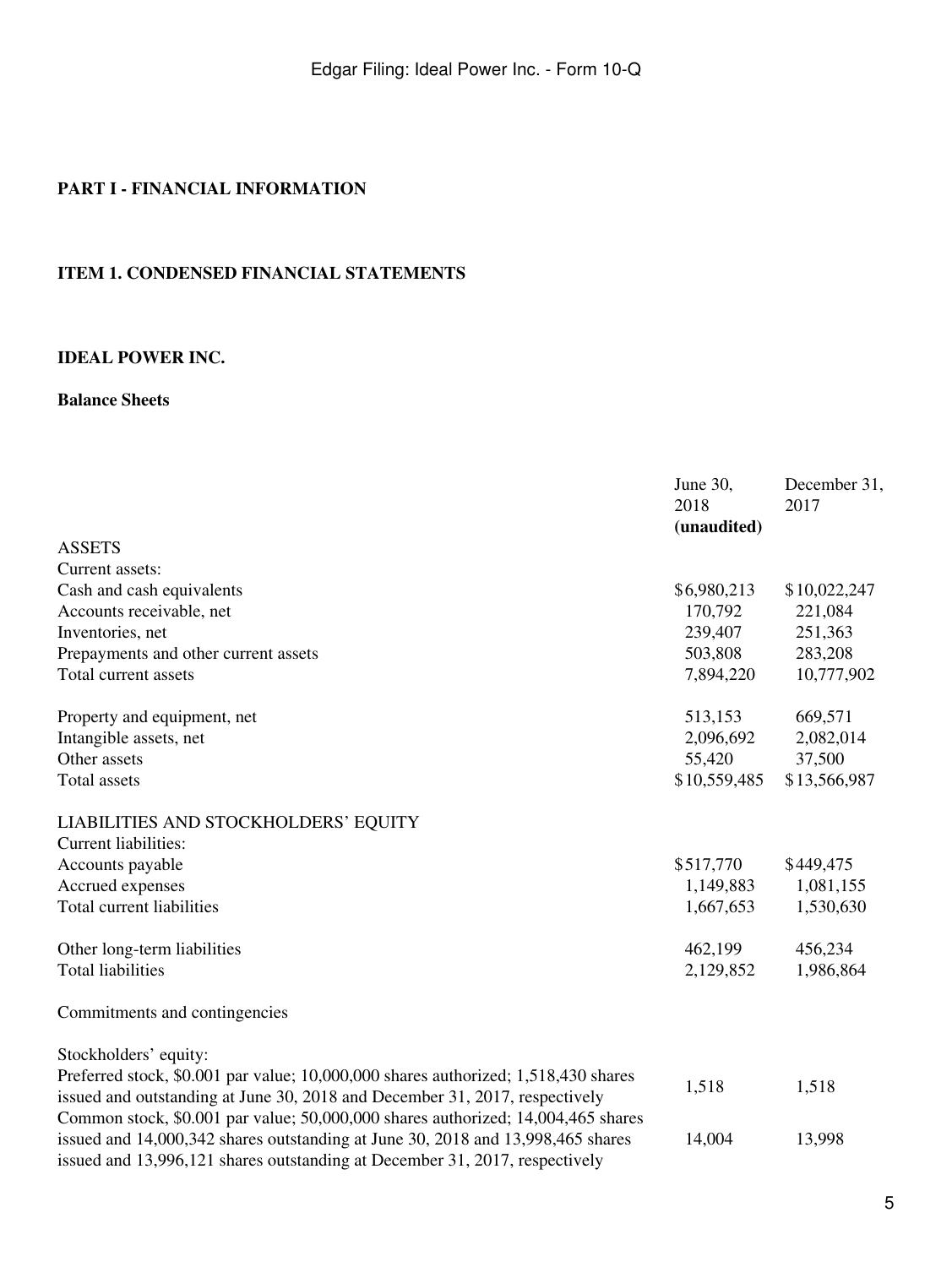| Additional paid-in capital                                                                      | 67,711,659                | 67,081,359                        |
|-------------------------------------------------------------------------------------------------|---------------------------|-----------------------------------|
| Treasury stock, at cost; 4,123 shares at June 30, 2018 and 2,344 shares at December<br>31, 2017 | $(9,677)$ (7,489)         |                                   |
| Accumulated deficit                                                                             |                           | $(59, 287, 871)$ $(55, 509, 263)$ |
| Total stockholders' equity                                                                      | 8.429.633                 | 11,580,123                        |
| Total liabilities and stockholders' equity                                                      | \$10,559,485 \$13,566,987 |                                   |

The accompanying notes are an integral part of these condensed financial statements.

-1-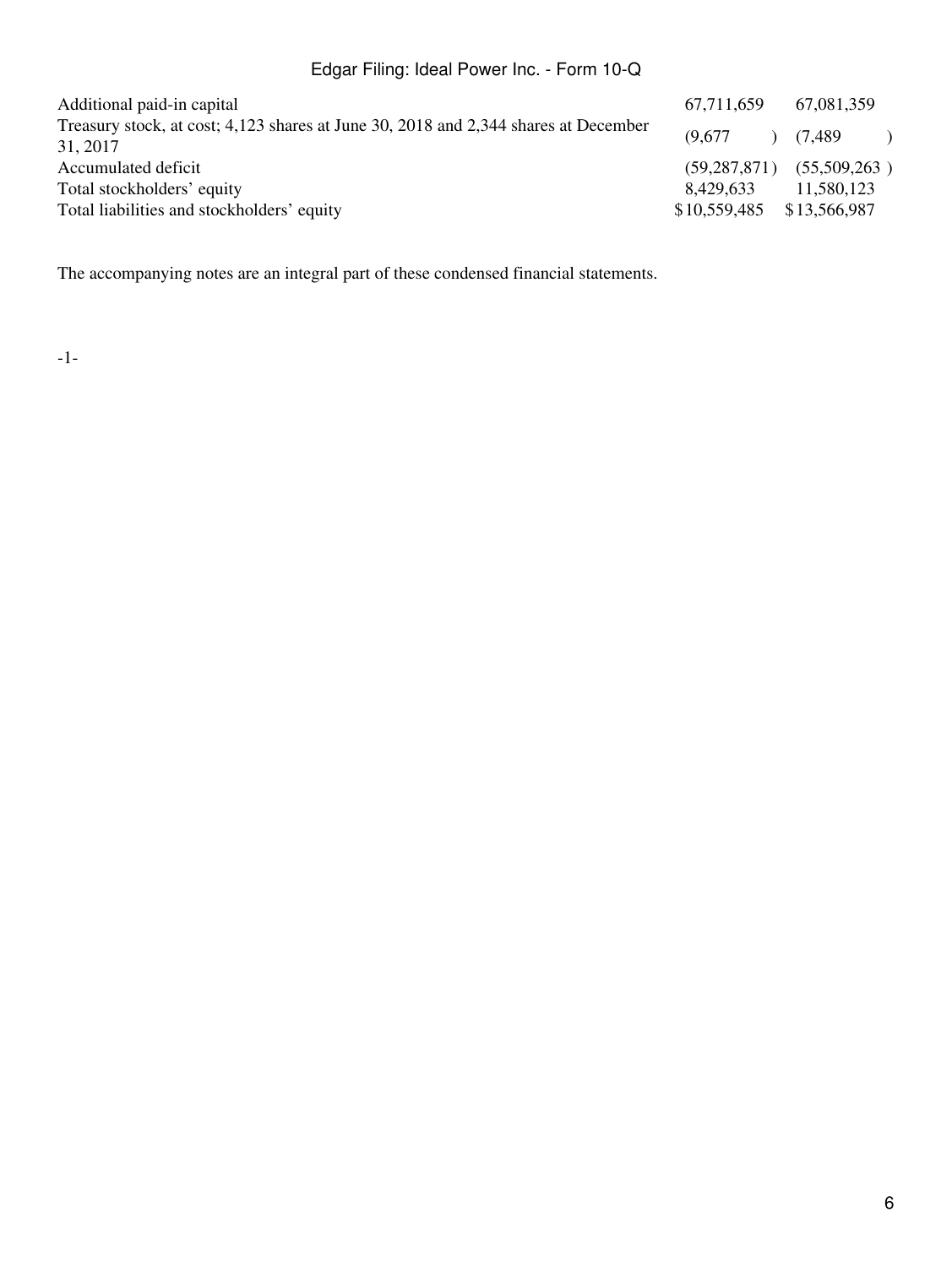## **IDEAL POWER INC.**

## <span id="page-6-0"></span>**Statements of Operations**

## **(unaudited)**

|                                                                            | Three Months Ended |              | <b>Six Months Ended</b>                               |                          |
|----------------------------------------------------------------------------|--------------------|--------------|-------------------------------------------------------|--------------------------|
|                                                                            | June 30,           |              | June 30,                                              |                          |
|                                                                            | 2018               | 2017         | 2018                                                  | 2017                     |
| Product revenue                                                            | \$619,942          | \$253,370    | \$801,442                                             | \$529,040                |
| Cost of product revenue                                                    | 584,800            | 764,609      | 919,763                                               | 1,475,539                |
| Gross profit (loss)                                                        | 35,142             | (511,239)    | (118,321)                                             | (946, 499)               |
| Operating expenses:                                                        |                    |              |                                                       |                          |
| Research and development                                                   | 905,541            | 1,108,368    | 1,663,324                                             | 2,298,537                |
| General and administrative                                                 | 817,672            | 1,170,415    | 1,709,660                                             | 2,076,378                |
| Sales and marketing                                                        | 69,989             | 427,336      | 324,232                                               | 968,869                  |
| Total operating expenses                                                   | 1,793,202          | 2,706,119    | 3,697,216                                             | 5,343,784                |
| Loss from operations                                                       | (1,758,060)        | (3,217,358)  | (3,815,537)                                           | (6,290,283)              |
| Interest income, net                                                       | 35,614             | 7,034        | 36,929                                                | 11,575                   |
| Net loss                                                                   |                    |              | $$(1,722,446) $(3,210,324) $(3,778,608) $(6,278,708)$ |                          |
| Net loss per share – basic and fully diluted                               | \$(0.12)           | $)$ \$(0.23) | $)$ \$(0.27)                                          | $)$ \$(0.50<br>$\lambda$ |
| Weighted average number of shares outstanding – basic and<br>fully diluted | 13,992,791         | 13,989,282   | 13,991,961                                            | 12,443,076               |

The accompanying notes are an integral part of these condensed financial statements.

-2-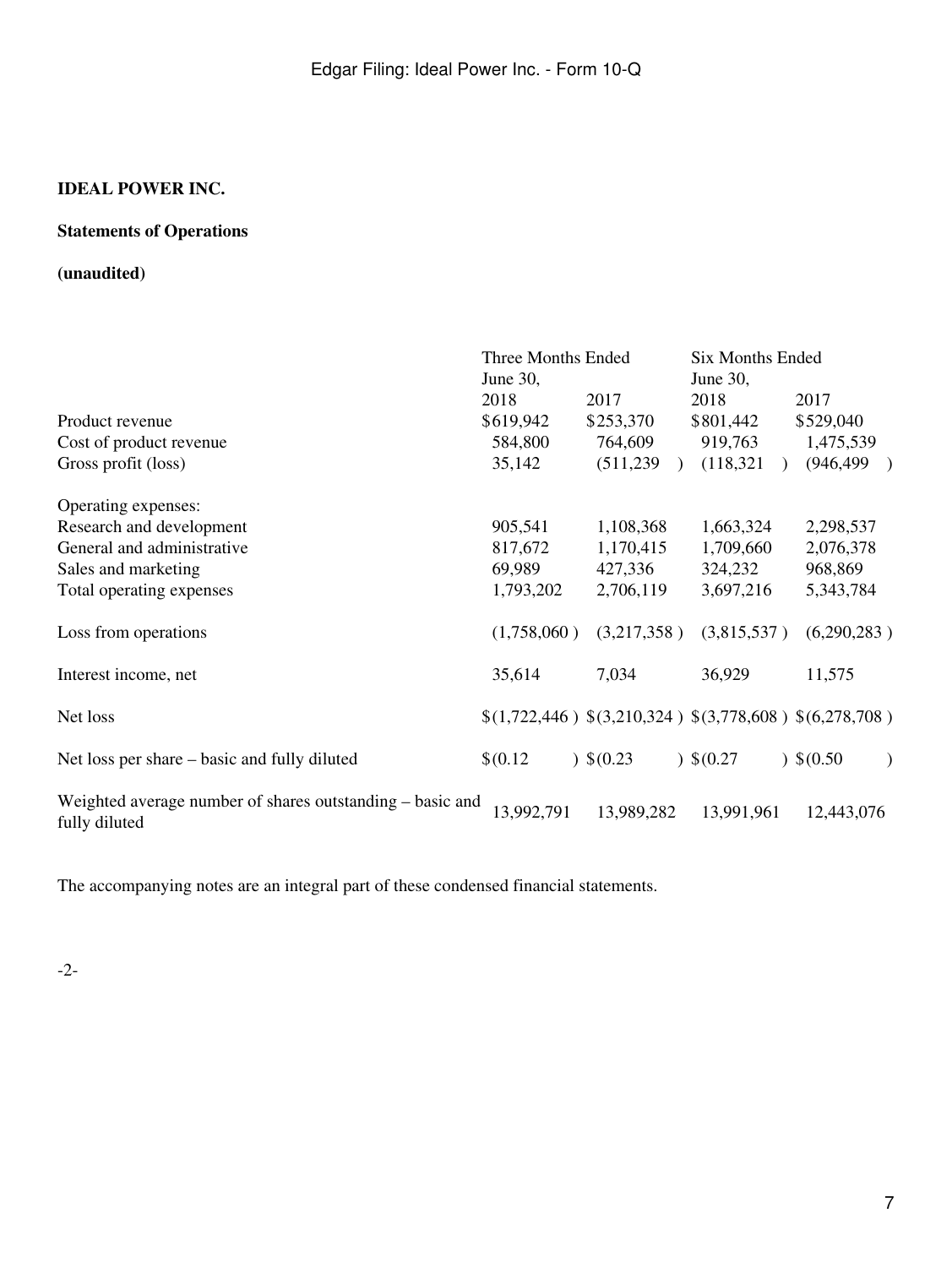## **IDEAL POWER INC.**

#### <span id="page-7-0"></span>**Statements of Cash Flows**

### **(unaudited)**

|                                                                             | <b>Six Months Ended</b><br>June 30, |                              |                             |               |
|-----------------------------------------------------------------------------|-------------------------------------|------------------------------|-----------------------------|---------------|
|                                                                             | 2018                                |                              | 2017                        |               |
| Cash flows from operating activities:                                       |                                     |                              |                             |               |
| Net loss                                                                    | \$(3,778,608) \$(6,278,708)         |                              |                             |               |
| Adjustments to reconcile net loss to net cash used in operating activities: |                                     |                              |                             |               |
| Allowance for doubtful accounts                                             | (98, 337)                           | $\mathcal{L}$                | 273,727                     |               |
| Write-down of inventory                                                     | 5,458                               |                              | 712,083                     |               |
| Depreciation and amortization                                               | 216,920                             |                              | 224,926                     |               |
| Write-off of capitalized patents                                            | 15,478                              |                              | 202,343                     |               |
| Write-off of fixed assets                                                   | 7,055                               |                              | 15,036                      |               |
| Stock-based compensation                                                    | 630,306                             |                              | 498,006                     |               |
| Decrease (increase) in operating assets:                                    |                                     |                              |                             |               |
| Accounts receivable                                                         | 148,629                             |                              | (100, 715)                  | $\rightarrow$ |
| Inventories                                                                 | 6,498                               |                              | 166,529                     |               |
| Prepayments and other current assets                                        | (238, 520)                          | $\rightarrow$                | 77,981                      |               |
| Increase (decrease) in operating liabilities:                               |                                     |                              |                             |               |
| Accounts payable                                                            | 68,295                              |                              | (133, 783)                  | $\mathcal{L}$ |
| Accrued expenses                                                            | 74,693                              |                              | (5,627)                     | $\mathcal{L}$ |
| Net cash used in operating activities                                       |                                     |                              | $(2,942,133)$ $(4,348,202)$ |               |
| Cash flows from investing activities:                                       |                                     |                              |                             |               |
| Purchase of property and equipment                                          | (18, 525)                           |                              | (18, 146)                   | $\lambda$     |
| Acquisition of intangible assets                                            | (79, 188)                           | $\left( \frac{1}{2} \right)$ | (171, 134)                  |               |
| Net cash used in investing activities                                       | (97, 713)                           | $\lambda$                    | (189, 280)                  | $\,$ )        |
| Cash flows from financing activities:                                       |                                     |                              |                             |               |
| Net proceeds from issuance of common stock                                  |                                     |                              | 13,657,331                  |               |
| Payment of taxes related to restricted stock vesting                        | (2,188)                             | $\mathcal{E}$                |                             |               |
| Exercise of options and warrants                                            |                                     |                              | 11,143                      |               |
| Net cash provided by (used in) financing activities                         | (2,188)                             |                              | 13,668,474                  |               |
| Net increase (decrease) in cash and cash equivalents                        |                                     |                              | $(3,042,034)$ 9,130,992     |               |
| Cash and cash equivalents at beginning of period                            | 10,022,247                          |                              | 4,204,916                   |               |
| Cash and cash equivalents at end of period                                  | \$6,980,213                         |                              | \$13,335,908                |               |

The accompanying notes are an integral part of these condensed financial statements.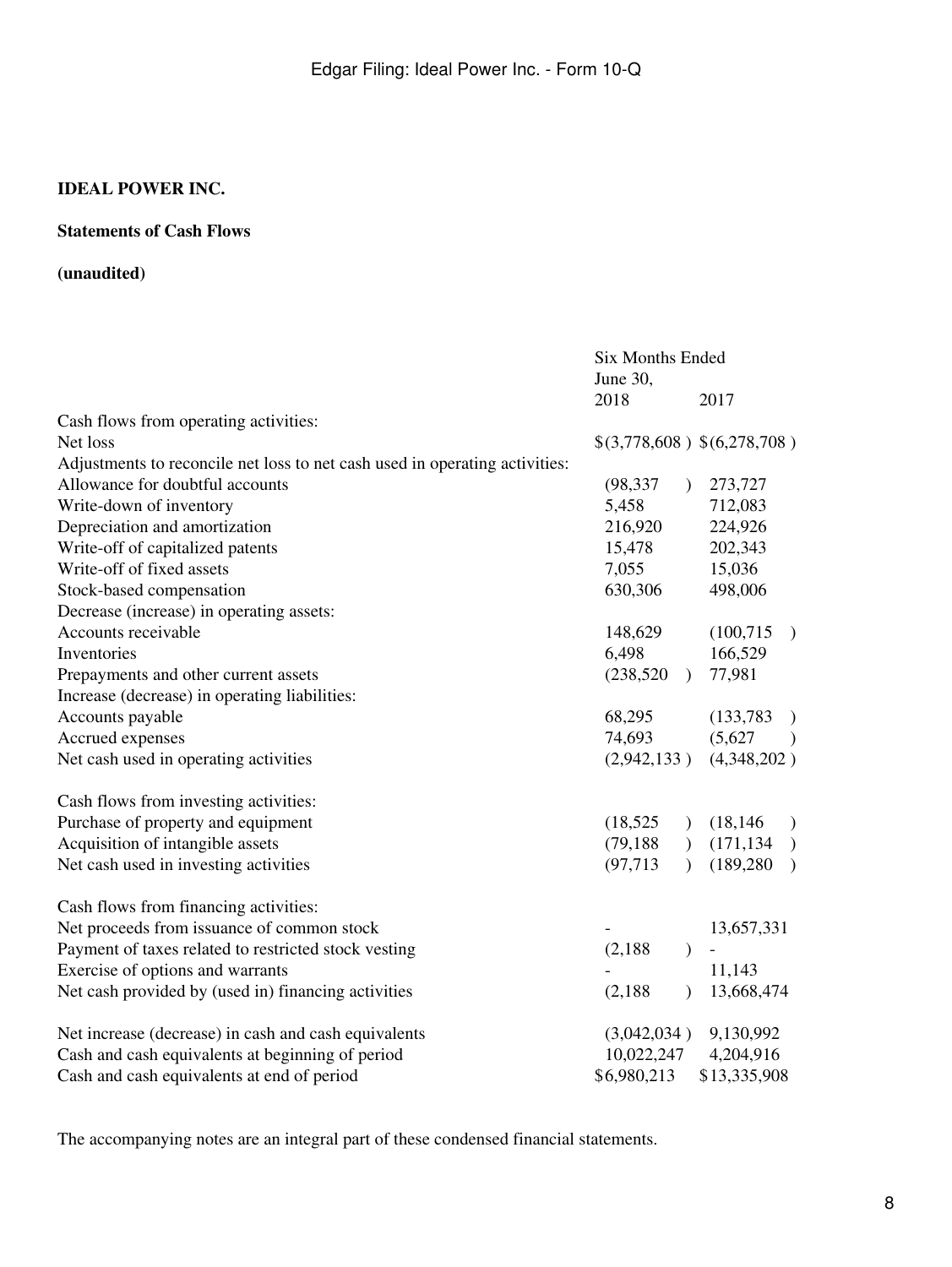-3-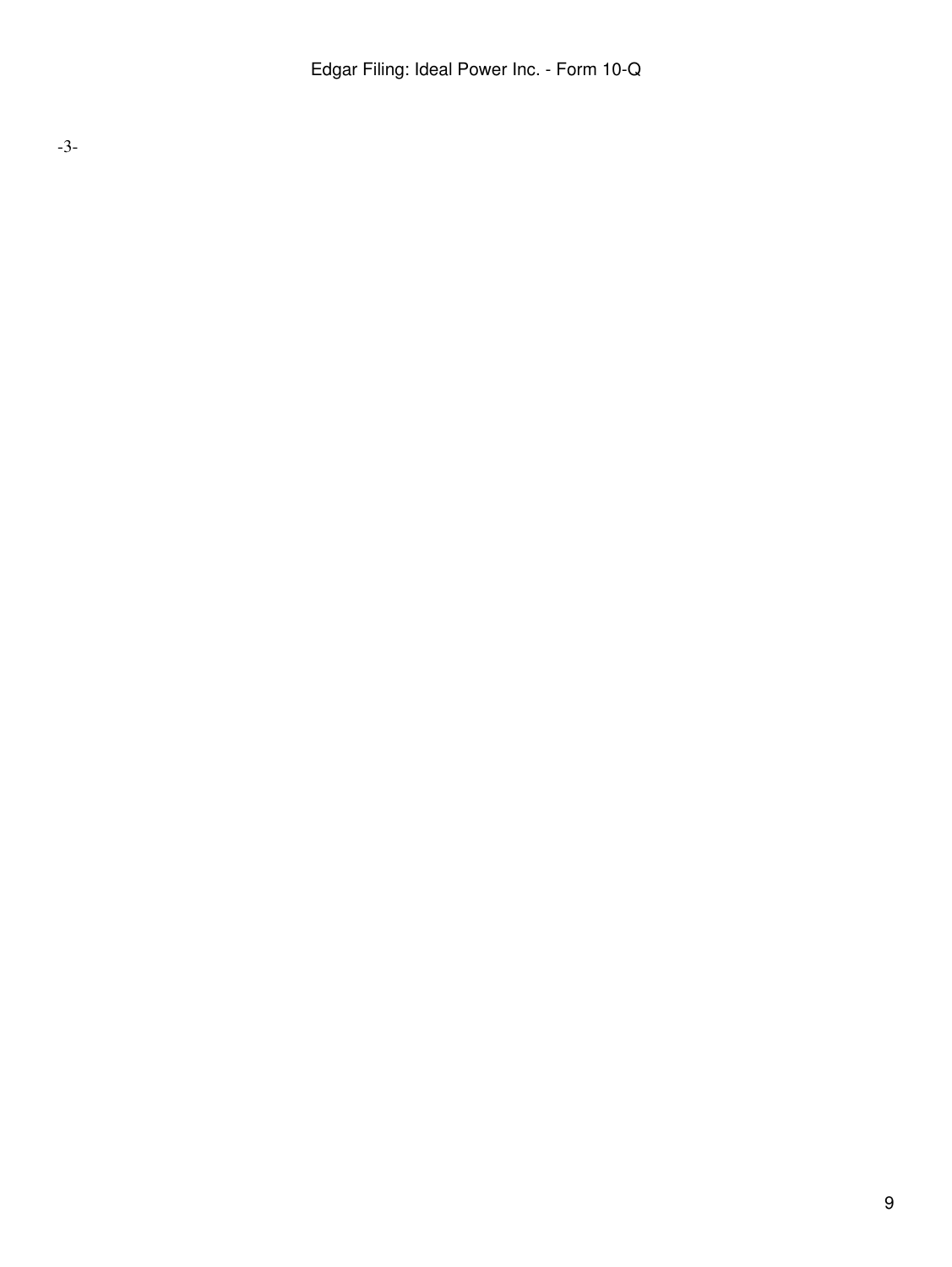**Ideal Power Inc.**

<span id="page-9-0"></span>**Notes to Financial Statements**

**(unaudited)**

## **Note 1 – Organization and Description of Business**

Ideal Power Inc. (the "Company") was incorporated in Texas on May 17, 2007 under the name Ideal Power Converters, Inc. The Company changed its name to Ideal Power Inc. on July 8, 2013 and re-incorporated in Delaware on July 15, 2013. With headquarters in Austin, Texas, it develops power conversion solutions with an initial focus on solar + storage, microgrid and stand-alone energy storage applications. The principal products of the Company are 30-kilowatt power conversion systems, including 2-port and multi-port products.

Since its inception, the Company has generated limited revenues from the sale of products and has financed its research and development efforts and operations through the sale of common stock and, prior to its initial public offering, the issuance of convertible debt. The Company's continued operations are dependent upon its ability to obtain adequate sources of funding through future revenues, follow-on stock offerings, debt financing, co-development agreements, sale or licensing of developed intellectual property or other alternatives.

On April 16, 2018, the Company realigned into two operating divisions: Power Conversion Systems, to continue the commercialization of its Power Packing Switching Architecture™, or PPSA™, technology, and B-TRAN™, to develop its Bi-directional bi-polar junction TRANsistor (B-TRAN™) solid state switch technology.

## **Note 2 – Summary of Significant Accounting Policies**

#### Basis of Presentation

The accompanying unaudited financial statements have been prepared in accordance with the rules and regulations of the Securities and Exchange Commission for Form 10-Q. Accordingly, certain information and footnote disclosures normally included in financial statements prepared in accordance with generally accepted accounting principles have been condensed or omitted pursuant to such rules and regulations. The Balance Sheet at December 31, 2017 has been derived from the Company's audited financial statements.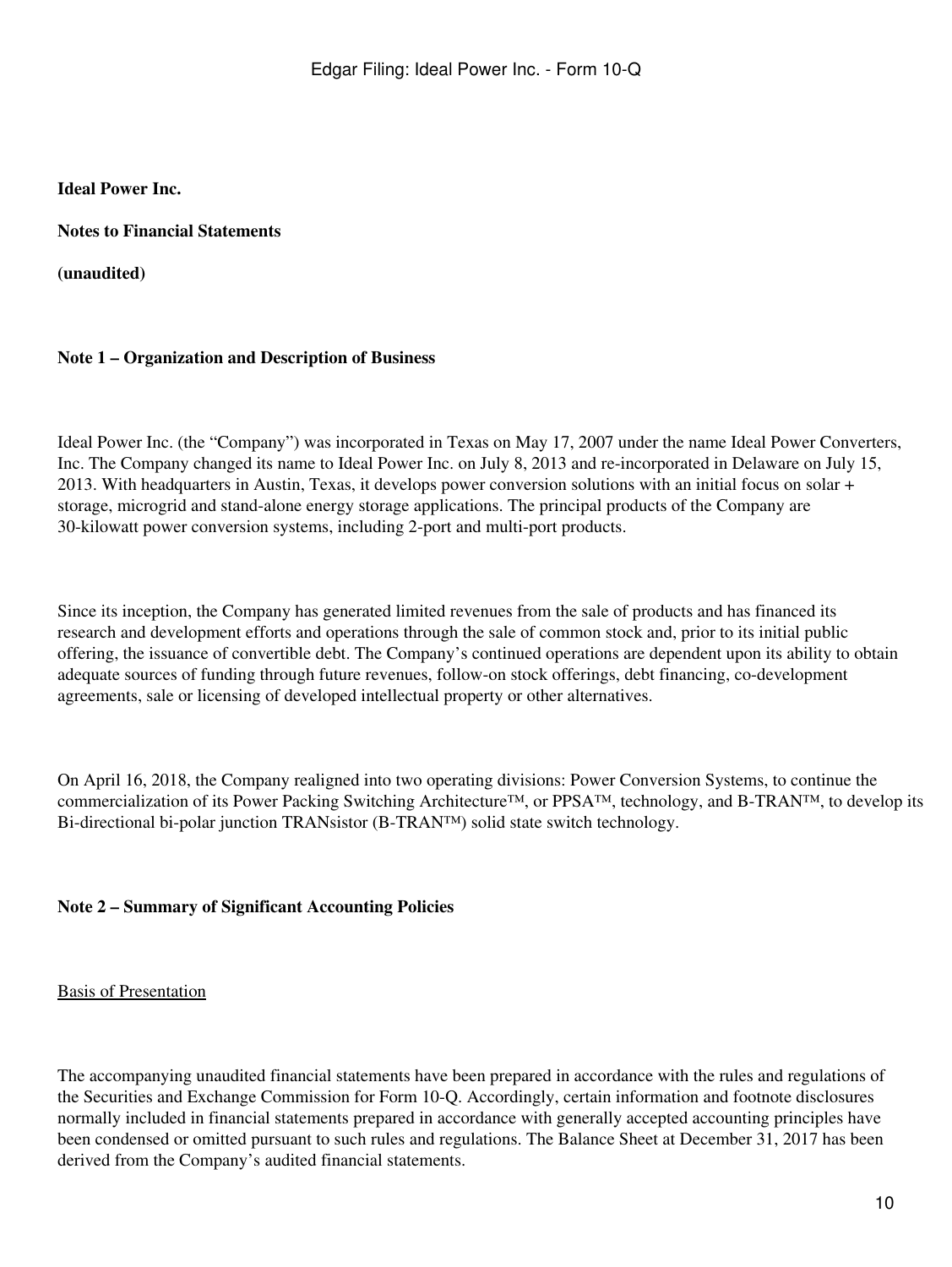In the opinion of management, these financial statements reflect all normal recurring, and other adjustments, necessary for a fair presentation. These financial statements should be read in conjunction with the audited financial statements included in the Company's Annual Report on Form 10-K for the year ended December 31, 2017. Operating results for interim periods are not necessarily indicative of operating results for an entire fiscal year or any other future periods.

## Recently Adopted Standards

In May 2014, the Financial Accounting Standards Board, or FASB, issued Accounting Standards Update ("ASU") 2014-09, Revenue from Contracts with Customers (Topic 606), requiring an entity to recognize the amount of revenue to which it expects to be entitled for the transfer of promised goods or services to customers. The FASB issued several amendments to the standard, including clarification on accounting for licenses of intellectual property and identifying performance obligations. The standard replaced most existing revenue recognition guidance in U.S. GAAP when it became effective on January 1, 2018. The adoption of this standard did not have a material effect on the Company's financial statements, nor required an adjustment to the opening balance of accumulated deficit at January 1, 2018, the date of initial adoption. See Note 12 for a discussion of the Company's revenue recognition policy.

In August 2016, the FASB issued ASU 2016-15, Statement of Cash Flows (Topic 230), in order to address eight specific cash flow issues with the objective of reducing the existing diversity in practice. The updated standard is effective for financial statements issued for annual periods beginning after December 15, 2017 and interim periods within those fiscal years. The adoption of the standard did not have a significant effect on the Company's financial statements.

In May 2017, the FASB issued ASU 2017-09, Compensation - Stock Compensation (Topic 718): Scope of Modification Accounting. This ASU provides clarity and reduces both (1) diversity in practice and (2) cost and complexity when applying the guidance in Topic 718 to a change to the terms or conditions of a share-based payment award. The amendments in this ASU are effective for public entities for fiscal years and interim periods beginning after December 15, 2017. The ASU is applied prospectively on and after the effective date. The standard did not have a material effect on the Company's financial statements.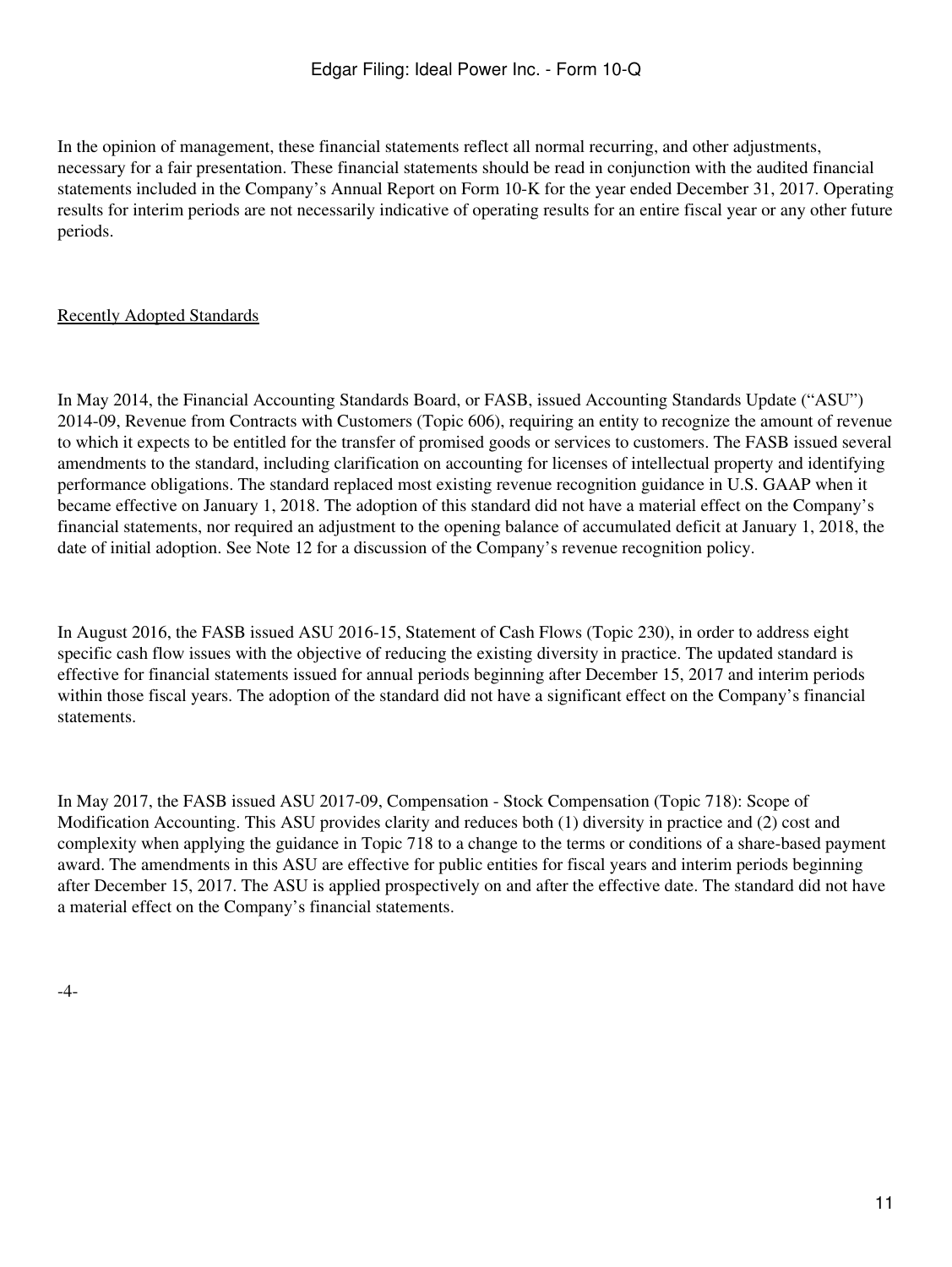In July 2017, the FASB issued ASU 2017-11, Accounting for Certain Financial Instruments with Down Round Features and Replacement of the Indefinite Deferral for Mandatorily Redeemable Financial Instruments of Certain Nonpublic Entities and Certain Mandatorily Redeemable Noncontrolling Interests with a Scope Exception. Part I of this ASU addresses the complexity of accounting for certain financial instruments with down round features. Per the ASU, a freestanding equity-linked financial instrument (or embedded conversion option) no longer would be accounted for as a derivative liability at fair value as a result of the existence of a down round feature. The ASU is effective for public entities for fiscal years beginning after December 15, 2018 and early adoption is permitted. The Company has elected to early adopt the ASU and will recognize the value of the effect of the down round provision, if and/or when triggered. The provision is associated with stock warrants issued as part of the Company's 2017 definitive securities purchase agreement, or the Private Placement. For more details regarding the 2017 Private Placement, see Note 9 and Note 11.

#### Recent Accounting Pronouncements

In February 2016, the FASB issued ASU 2016-02, Leases (Topic 842), to increase transparency and comparability among organizations by requiring the recognition of lease assets and lease liabilities on the balance sheet. Most prominent among the amendments is the recognition of assets and liabilities by lessees for those leases classified as operating leases under previous U.S. GAAP. Under the new standard, disclosures are required to meet the objective of enabling users of financial statements to assess the amount, timing, and uncertainty of cash flows arising from leases. The new standard will be effective for annual and interim periods beginning after December 15, 2018, with early adoption permitted. While the Company is continuing to assess the potential impact of this standard, it expects its lease commitment will be subject to the updated standard and recognized as a lease liability and right-of-use asset upon adoption.

Management does not believe that any other recently issued, but not yet effective, accounting standard, if adopted, would have a material impact on the Company's financial statements.

#### **Note 3 – Accounts Receivable**

Accounts receivable, net consisted of the following:

June 30, 2018 December 31, 2017 **(unaudited)** Trade receivables \$ 198,265 \$ 378,894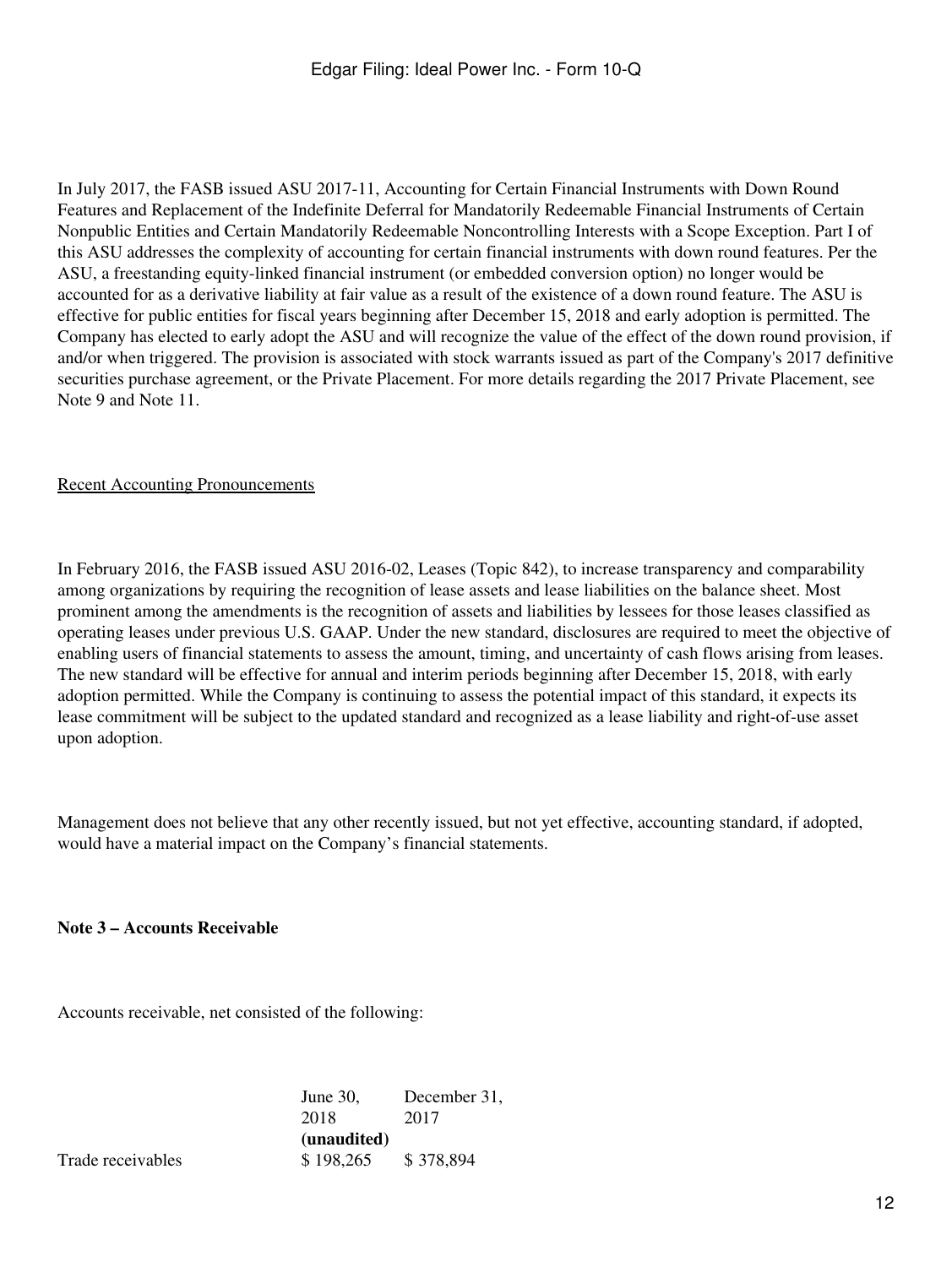| Other receivables               | 1.652     | 20,589     |  |
|---------------------------------|-----------|------------|--|
|                                 | 199.917   | 399,483    |  |
| Allowance for doubtful accounts | (29.125)  | (178, 399) |  |
|                                 | \$170,792 | \$221,084  |  |

The Company had receivable balances from three customers that accounted for 70% of net trade receivables at June 30, 2018.

Activity in the allowance for doubtful accounts was as follows:

| Balance at December 31, 2017 \$(178,399) |            |
|------------------------------------------|------------|
| Write offs                               | 16,759     |
| <b>Provisions</b>                        | (29, 485)  |
| Recovery                                 | 162,000    |
| Balance at June 30, 2018                 | \$(29,125) |

-5-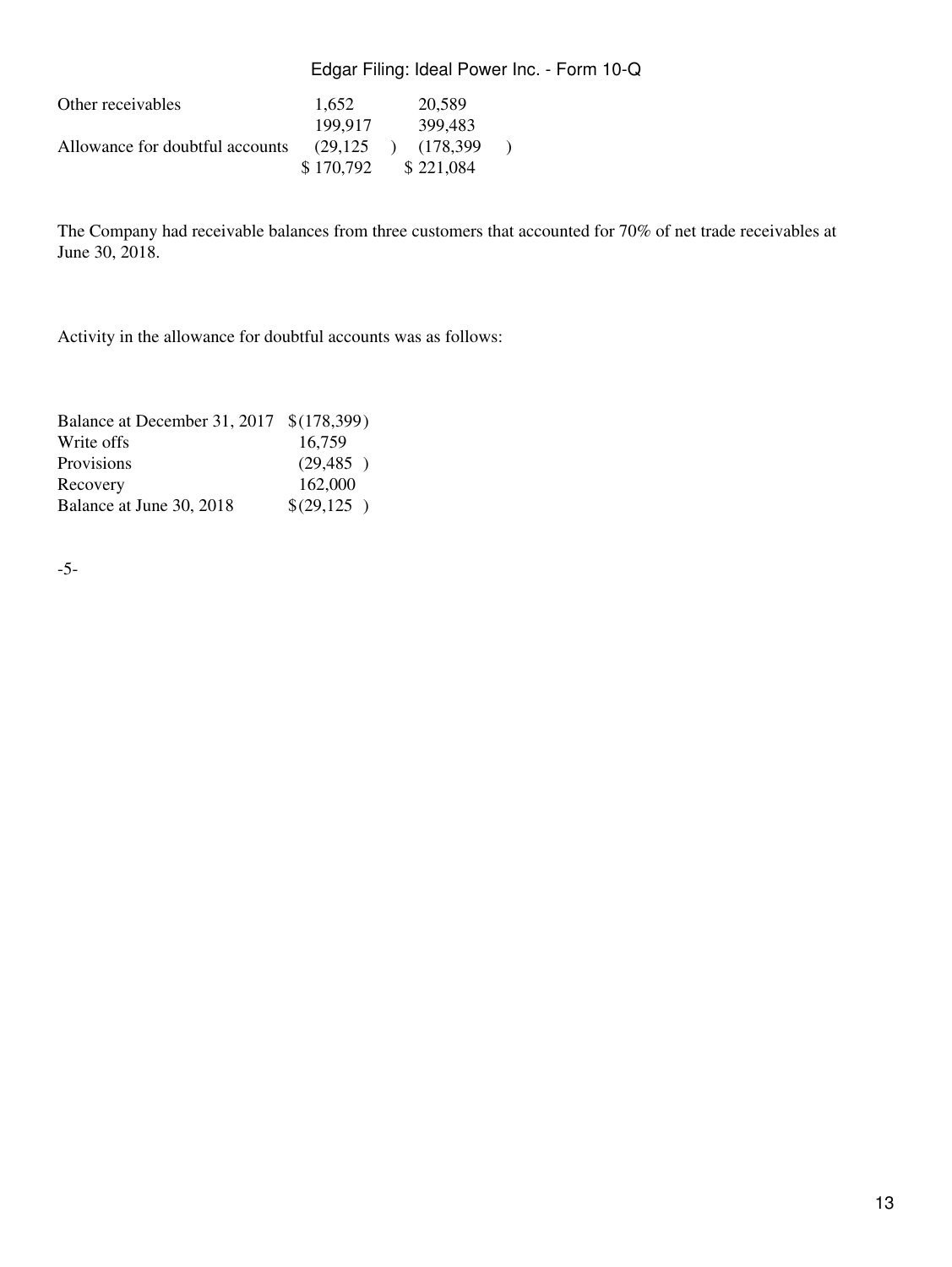## **Note 4 – Inventories**

Inventories, net consisted of the following:

|                          | June 30,    | December 31, |
|--------------------------|-------------|--------------|
|                          | 2018        | 2017         |
|                          | (unaudited) |              |
| Raw materials            | \$197,779   | \$222,436    |
| Finished goods           | 182,529     | 149,370      |
|                          | 380,308     | 371,806      |
| Reserve for obsolescence | (140, 901)  | (120, 443)   |
|                          | \$239,407   | \$251,363    |

## **Note 5 – Property and Equipment**

Property and equipment, net consisted of the following:

|                                             | June 30,    | December 31, |
|---------------------------------------------|-------------|--------------|
|                                             | 2018        | 2017         |
|                                             | (unaudited) |              |
| Machinery and equipment                     | \$1,023,327 | \$1,013,133  |
| Building leasehold improvements             | 395,335     | 395,335      |
| Furniture, fixtures, software and computers | 192,480     | 218,571      |
|                                             | 1,611,142   | 1,627,039    |
| Accumulated depreciation and amortization   | (1,097,989) | (957, 468)   |
|                                             | \$513,153   | \$669,571    |

## **Note 6 – Intangible Assets**

Intangible assets, net consisted of the following:

| June 30, | December 31, |
|----------|--------------|
| 2018     | 2017         |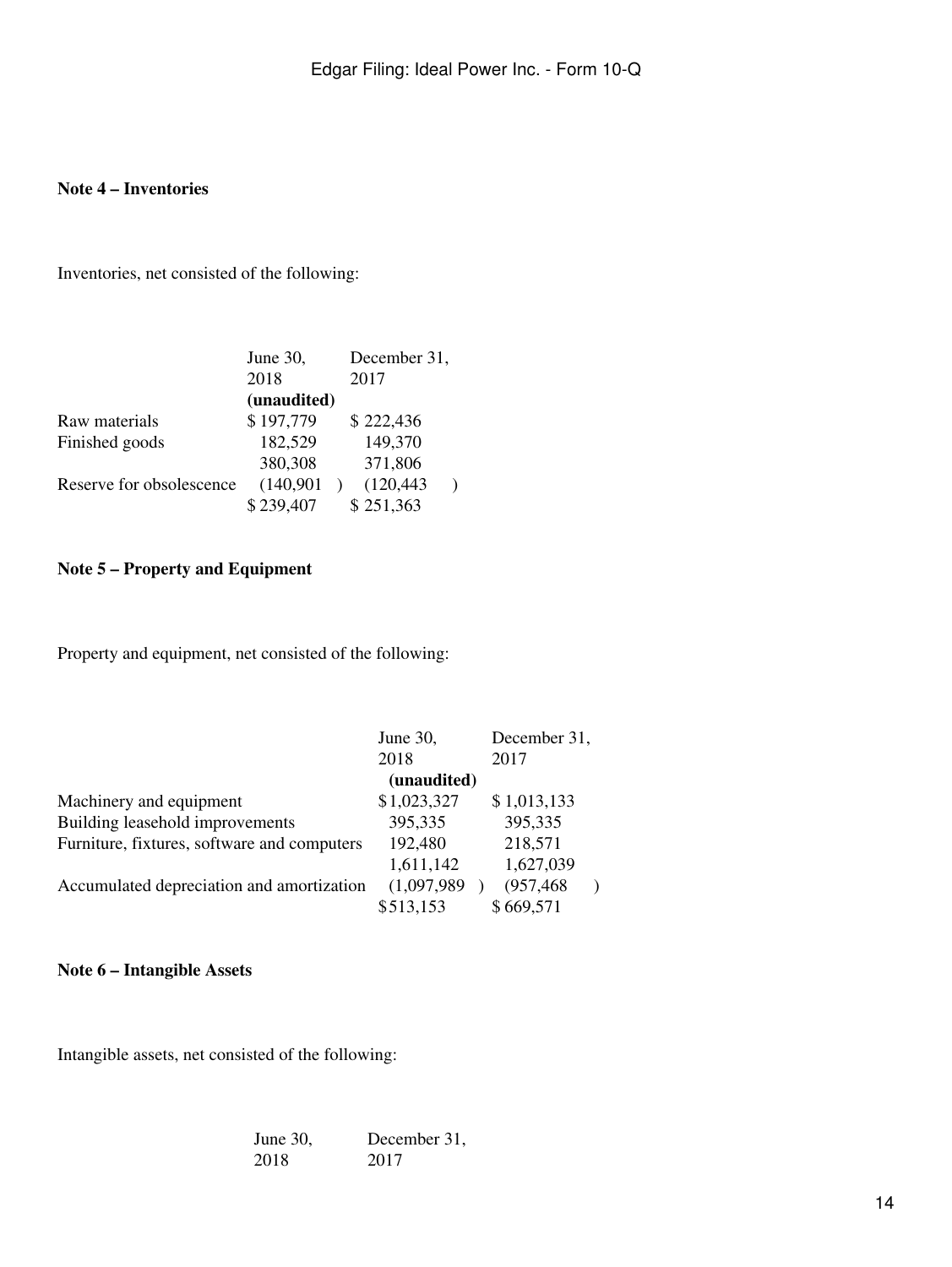|                          | (unaudited) |             |  |
|--------------------------|-------------|-------------|--|
| Patents                  | \$1,617,978 | \$1,554,268 |  |
| Other intangible assets  | 732,175     | 732,175     |  |
|                          | 2,350,153   | 2,286,443   |  |
| Accumulated amortization | (253, 461)  | (204, 429)  |  |
|                          | \$2,096,692 | \$2,082,014 |  |

Amortization expense amounted to \$24,713 and \$49,032 for the three and six months ended June 30, 2018, respectively, and \$18,594 and \$36,469 for the three and six months ended June 30, 2017, respectively. Amortization expense for the succeeding five years and thereafter is approximately \$49,000 (2018), \$99,000 (2019-2022) and \$1,162,000 (thereafter).

At June 30, 2018 and December 31, 2017, the Company had capitalized \$489,285 and \$472,928, respectively, for costs related to patents that have not been awarded.

-6-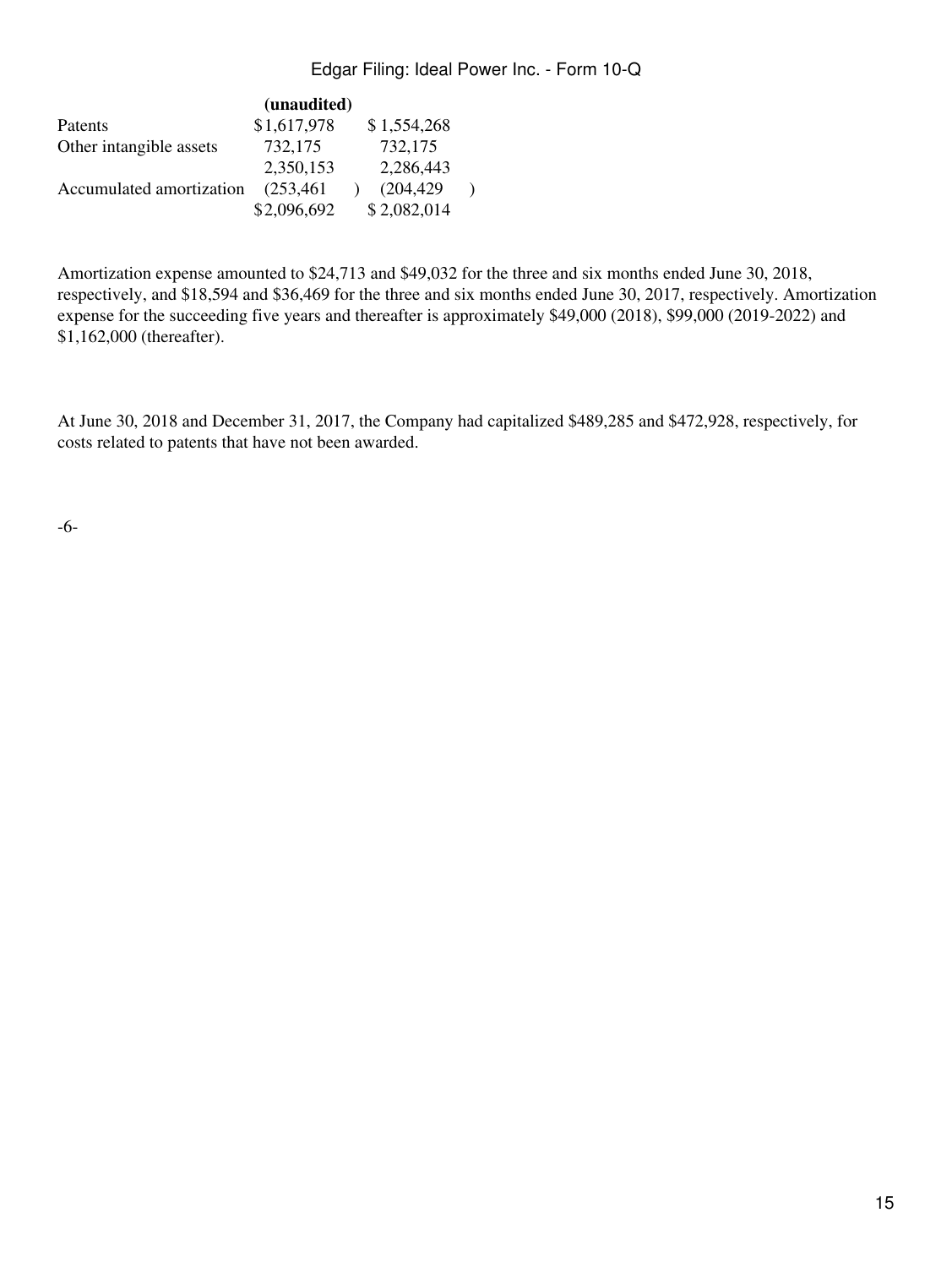#### **Note 7 – Accrued Expenses**

Accrued expenses consisted of the following:

|                                | June 30,    | December 31, |
|--------------------------------|-------------|--------------|
|                                | 2018        | 2017         |
|                                | (unaudited) |              |
| Accrued compensation \$403,744 |             | \$247,343    |
| Warranty reserve               | 492,132     | 426,115      |
| Other                          | 254,007     | 407,697      |
|                                | \$1,149,883 | \$1,081,155  |

#### **Note 8 – Commitments and Contingencies**

Lease

The Company leases 14,782 square feet of office and laboratory space located in Austin, Texas. On April 20, 2018, the Company entered into an amendment to its existing operating lease which extended the lease term from May 31, 2018 to May 21, 2021. The annual base rent in the first year of the lease extension is \$184,775 and increases by \$7,391 in each succeeding year of the lease extension. In addition, the Company is required to pay its proportionate share of operating costs for the building under this triple net lease. Future minimum payments under the lease, as amended, are as follows:

| Year Ended December 31, Amount |           |
|--------------------------------|-----------|
| 2018                           | \$92,388  |
| 2019                           | 189,086   |
| 2020                           | 196,477   |
| 2021                           | 83,149    |
|                                | \$561,100 |

The Company incurred rent expense of \$60,373 and \$118,176 for the three and six months ended June 30, 2018, respectively, and \$59,718 and \$117,074 for the three and six months ended June 30, 2017, respectively.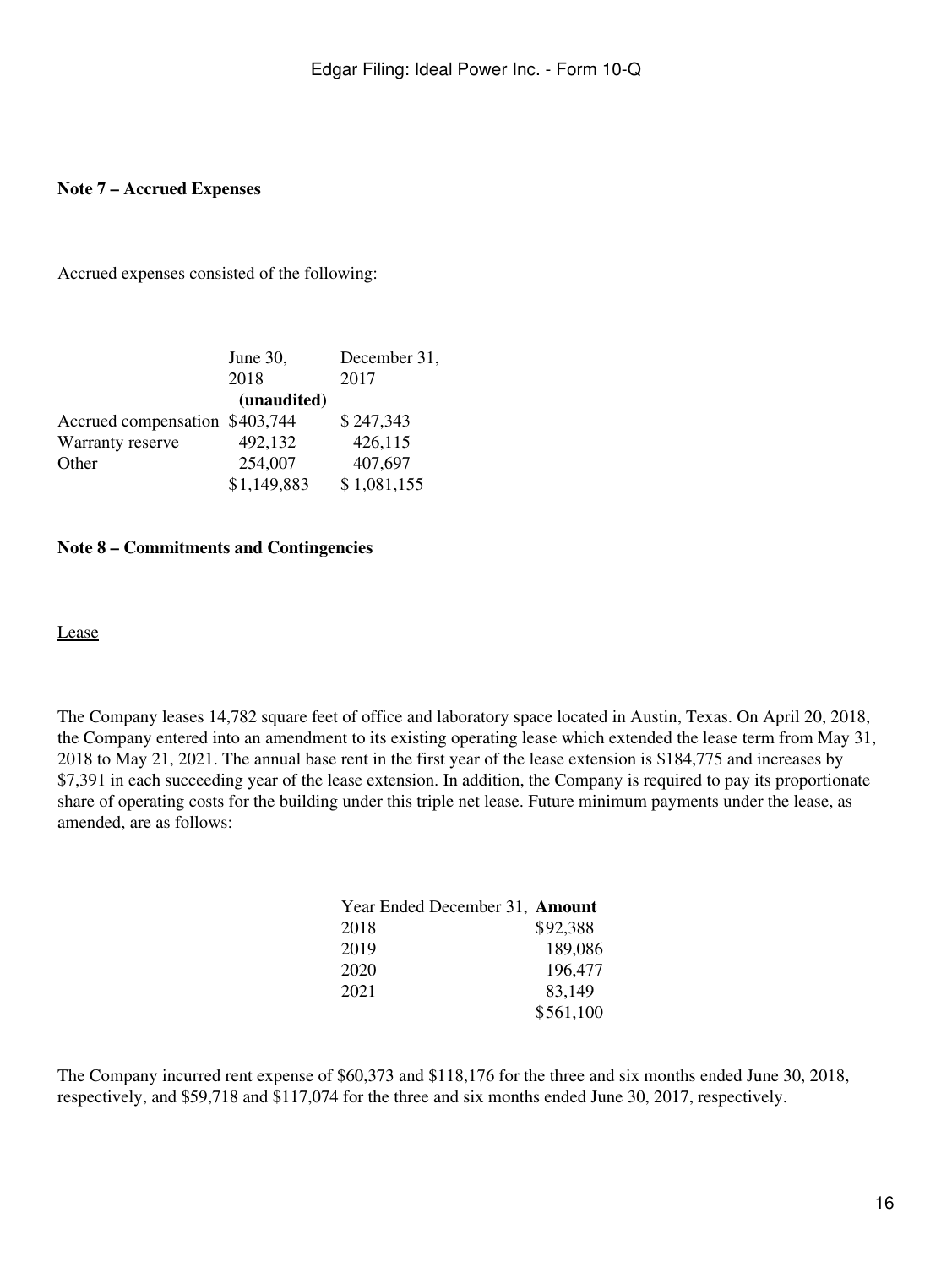#### License Agreement

In 2015, the Company entered into licensing agreements which expire on February 7, 2033. Per the agreements, the Company has an exclusive royalty-free license which enhances its intellectual property portfolio related to semiconductor power switches. The agreements include both fixed and variable payments. The variable payments are a function of the number of associated patent filings pending and patents issued under the agreements. The Company will pay \$10,000 for each patent filing pending and \$20,000 for each patent issued within 20 days of December 21, 2017 and each subsequent year of the agreement, up to a maximum of \$100,000 per year (i.e. five issued patents). At June 30, 2018, two patents associated with the agreements had been issued and the corresponding long-term liability for the estimated present value of future payments under the licensing agreement is \$462,199. The Company is accruing interest for future payments related to the issued patent associated with the agreement.

#### Legal Proceedings

In 2017, the Company entered into arbitration with Libra Industries, Inc. ("Libra"), its prior contract manufacturer, with both parties asserting claims against the other party. At December 31, 2017, the Company recorded a \$100,000 accrual for the arbitration based on an expired settlement offer made by the Company to Libra. On June 21, 2018, the arbitrator issued a final and binding award on all issues except as to attorney's fees and costs. In the Final Award, the arbitrator denied Libra's claims and awarded the Company \$163,105 on it claims. On July 15, 2018, the arbitrator issued a Supplemental Final Award on Attorney's Fees and Costs, awarding the Company an additional \$165,346. As a result, during the three months ended June 30, 2018, the Company reversed the previously recorded \$100,000 accrual resulting in a reduction to general and administrative expense and recognized the Final Award of \$163,105 as a reduction in cost of product revenue and the Supplemental Final Award on Attorney's Fees and Costs of \$165,347 as a reduction in general and administrative expense. At June 30, 2018, the total award of \$328,451 is included within prepayments and other current assets on the Company's Balance Sheet. The Company received full payment on the total award on August 2, 2018.

-7-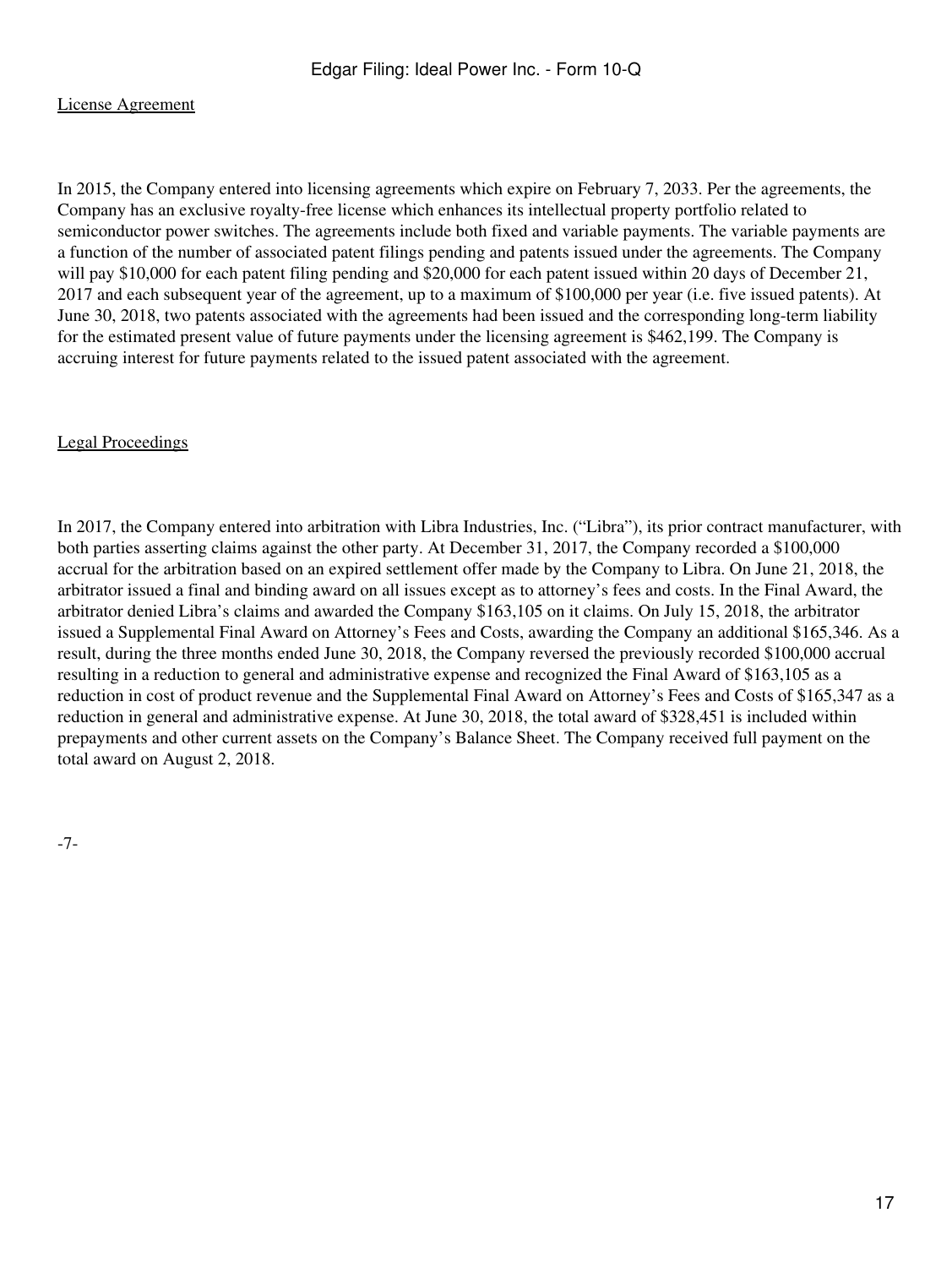On April 11, 2018, the Company received \$203,121 pursuant to a Judgment of Garnishment dated March 23, 2018 and related to the non-payment of an overdue accounts receivable balance by a former customer of the Company. The judgment included the past due balance of \$162,000 plus late fees and recovery of legal costs. At March 31, 2018, the Company had fully reserved the \$162,000 balance in its allowance for doubtful accounts. The Company did not reverse the allowance for doubtful accounts at March 31,2018 as the funds could be subject to clawback during the quarter ending June 30, 2018 if the former customer filed for bankruptcy. The former customer did not file for bankruptcy during the quarter ended June 30, 2018 and, as a result, the Company reversed the allowance for doubtful accounts of \$162,000 with a corresponding reduction in sales and marketing expense, recognized interest income of \$35,064 associated with late fees and a reduction in general and administrative expense of \$6,057 for the partial recovery of legal fees.

## **Note 9 — Common Stock**

On March 3, 2017, the Company closed on a definitive securities purchase agreement, or Private Placement, to sell the Company's common stock and preferred stock together with warrants to purchase shares of common stock. In the Private Placement, each share of common stock or preferred stock was sold together with a warrant to purchase one share of common stock at a collective price of \$2.535. Investors purchased an aggregate of 5,220,826 shares of common stock and 708,430 shares of preferred stock together with warrants to purchase 5,929,256 shares of common stock in the Private Placement for aggregate gross proceeds of \$15 million. Net cash proceeds were \$13.7 million after offering fees and expenses, including the placement agent fee of \$1.1 million.

#### **Note 10 — Equity Incentive Plan**

On May 17, 2013, the Company adopted the 2013 Equity Incentive Plan (the "Plan") and reserved shares of common stock for issuance under the Plan. The Plan is administered by the Compensation Committee of the Company's Board of Directors. At June 30, 2018, 424,963 shares of common stock were available for issuance under the Plan.

During the six months ended June 30, 2018, the Company granted 122,039 stock options to Board members and 300,000 stock options to its Chief Executive Officer under the Plan. The estimated fair value of these stock options, calculated using the Black-Scholes option valuation model, was \$330,713, of which \$270,712 was recognized during the six months ended June 30, 2018.

During the six months ended June 30, 2018, the Company also granted 117,500 restricted stock units and 12,000 performance stock units to employees. The estimated fair value of these awards, based on the Company's stock price on the date of grant, was \$158,110, of which \$19,923 was recognized during the six months ended June 30, 2018.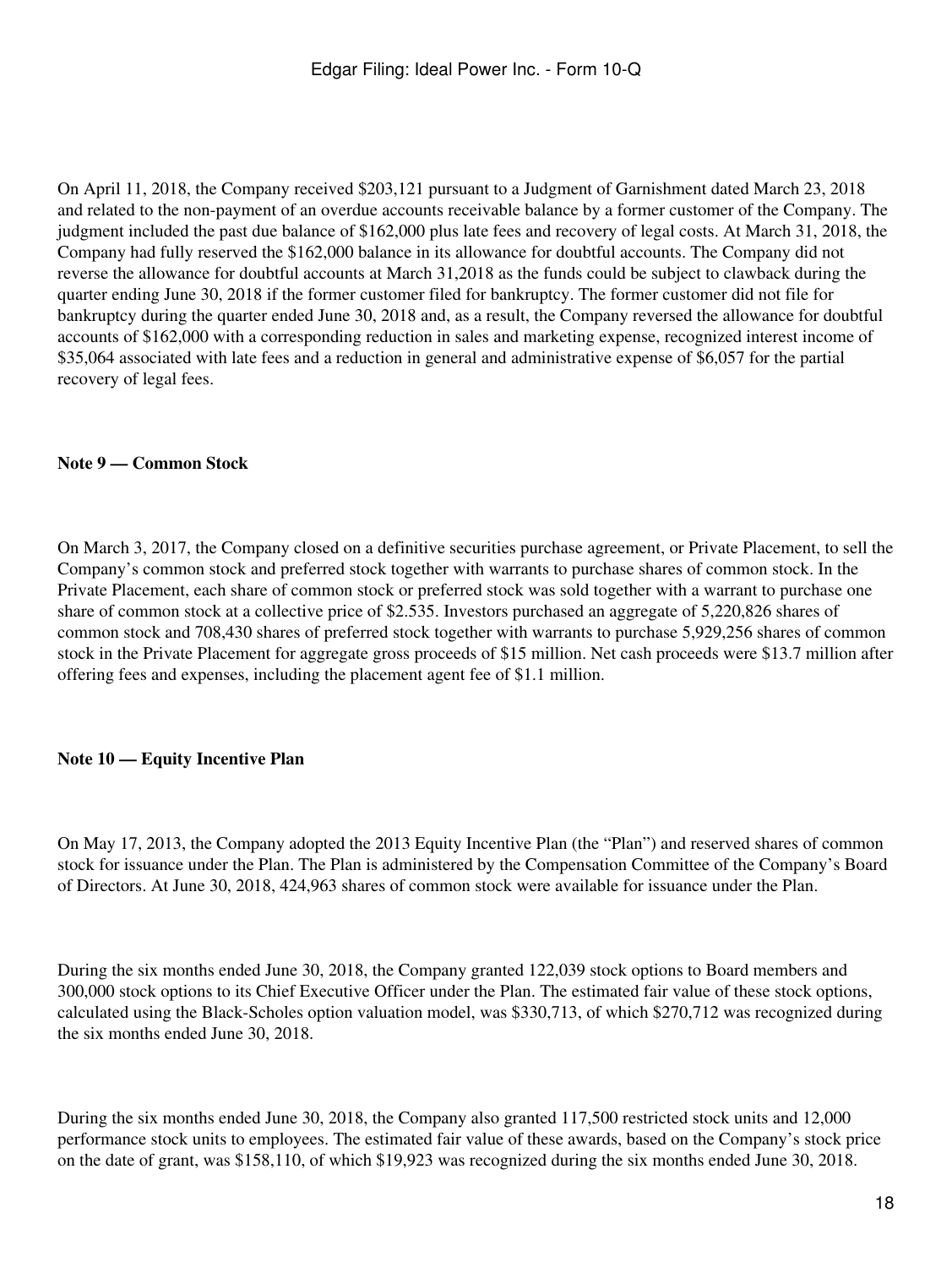A summary of the Company's stock option activity and related information is as follows:

|                                  | <b>Stock</b><br>Options | Weighted<br>Average<br>Exercise | Weighted<br>Average<br>Remaining |
|----------------------------------|-------------------------|---------------------------------|----------------------------------|
|                                  |                         | Price                           | Life                             |
|                                  |                         |                                 | (in years)                       |
| Outstanding at December 31, 2017 | 1,232,236               | \$ 6.44                         | 6.8                              |
| Granted                          | 422,039                 | \$1.31                          |                                  |
| Forfeited/Expired/Exchanged      | (124, 728)              | \$5.23                          |                                  |
| Outstanding at June 30, 2018     | 1,529,547               | \$5.12                          | 7.3                              |
| Exercisable at June 30, 2018     | 1,264,680               | \$5.12                          | 7.2                              |

At June 30, 2018, there was \$689,640 of unrecognized compensation cost related to non-vested equity awards granted under the Plan. That cost is expected to be recognized over a weighted average period of 0.7 years.

-8-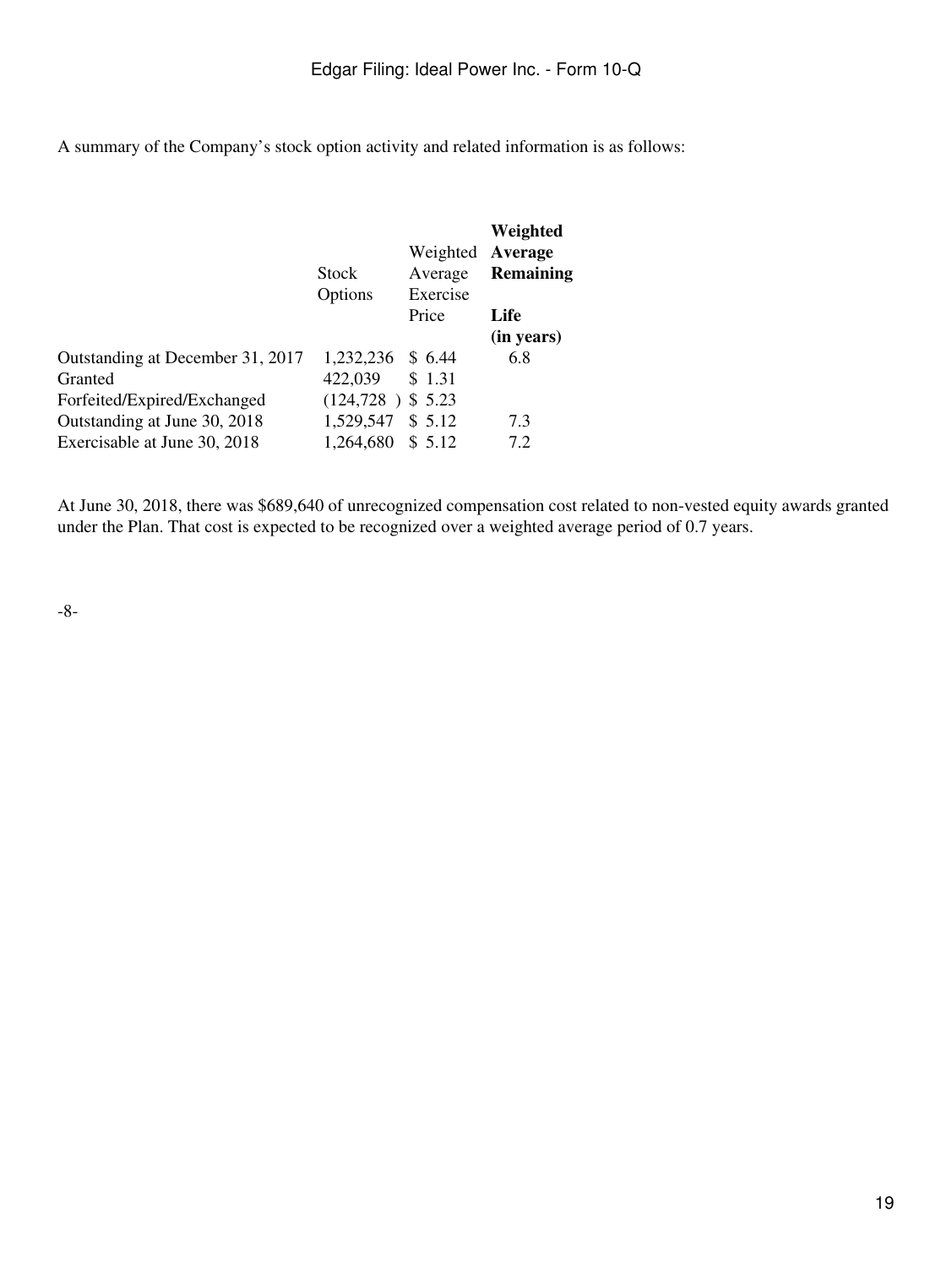#### **Note 11 — Warrants**

In connection with the Private Placement, investors received warrants to purchase 5,929,256 shares of common stock. The warrants have an exercise price of \$2.41 per share and will expire three years from the date of issuance. The placement agent also received 237,170 warrants to purchase shares of common stock as part of its placement agent fee. The placement agent warrant has an exercise price of \$2.89 per share and also has a three-year term. The warrants contain a provision to protect investors from potential future dilutive events, or a down-round provision. The Company elected to early adopt ASU 2017-11 and will recognize the value of the effect of the down-round provision if and/or when triggered. The Company had 7,481,079 warrants outstanding at both June 30, 2018 and December 31, 2017 with a weighted average exercise price of \$2.79 per share. At June 30, 2018 all warrants are exercisable, although for the Company's two largest beneficial owners their warrants may be exercised only to the extent that the total number of shares of common stock then beneficially owned by these shareholders does not exceed 9.99% of the outstanding shares of the Company's common stock.

#### **Note 12 — Revenue**

#### Revenue Recognition

Revenue is recognized in accordance with ASC Topic 606 upon transfer of control of promised products or services to customers in an amount that reflects the consideration we expect to receive in exchange for those products or services. We enter into contracts that typically are for products only although contracts could include various combinations of products and services, which are generally distinct and accounted for as separate performance obligations. Revenue is recognized net of taxes collected from customers, which are subsequently remitted to governmental authorities. The Company generally sells its products FOB shipping and recognizes revenue when products are shipped. Revenue from services, which consist of commissioning services, if any, is recognized as services are performed.

The Company had revenue from two customers which accounted for 48% and 12% of net revenue for the six months ended June 30, 2018 and revenue from three customers which accounted for 18%, 13% and 13% of net revenue for the six months ended June 30, 2017.

#### Deferred Revenues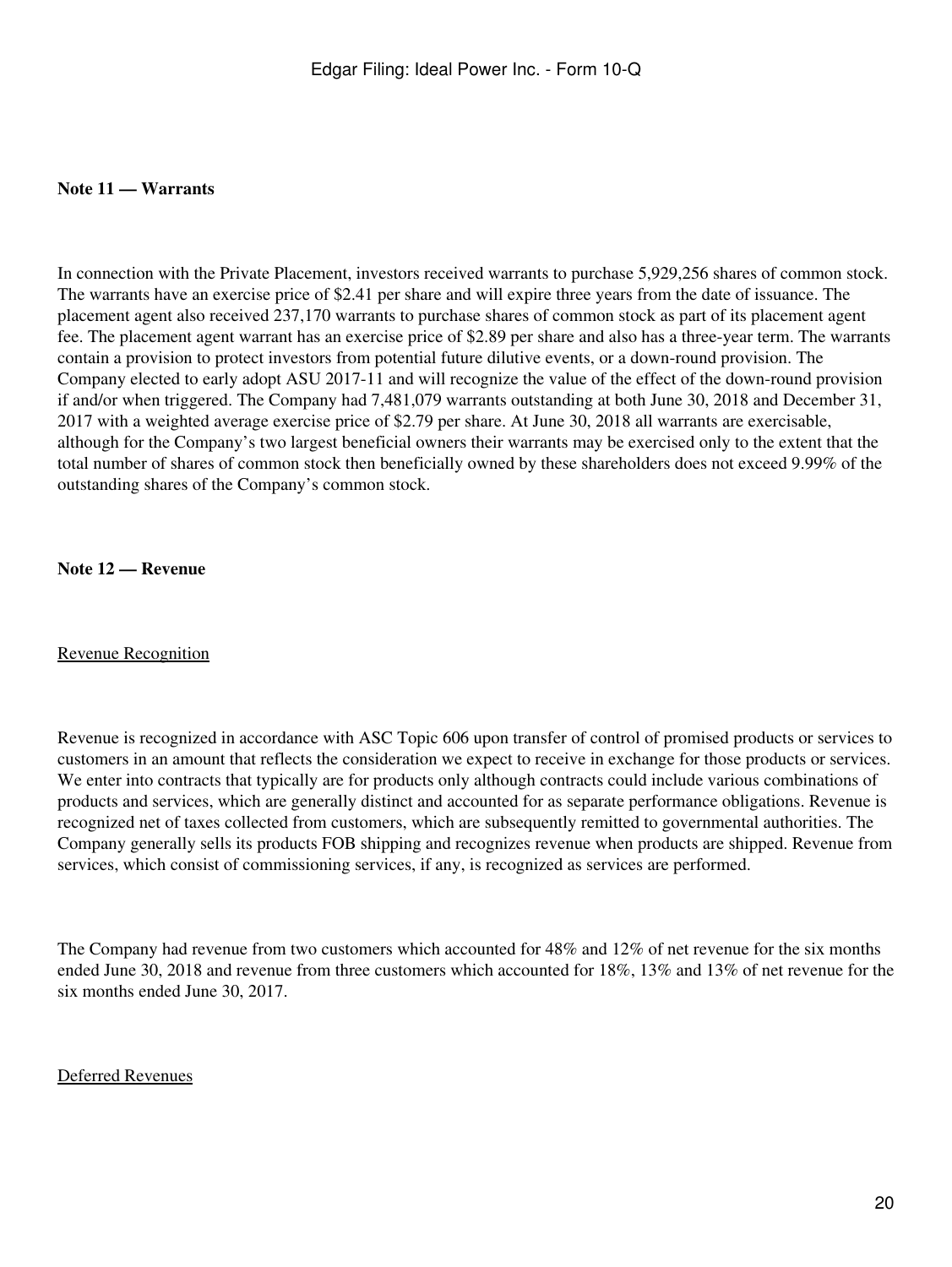We record deferred revenues when cash payments are received in advance of our performance. Based on our review of customer credit, we may require full or partial payment before the products or services are delivered to the customer.

Activity in the deferred revenue account was as follows:

| Balance at December 31, 2017    | $S-$      |
|---------------------------------|-----------|
| Deferral of revenue             | 50,070    |
| Recognition of unearned revenue | (42, 850) |
| Balance June 30, 2018           | \$7.220   |

-9-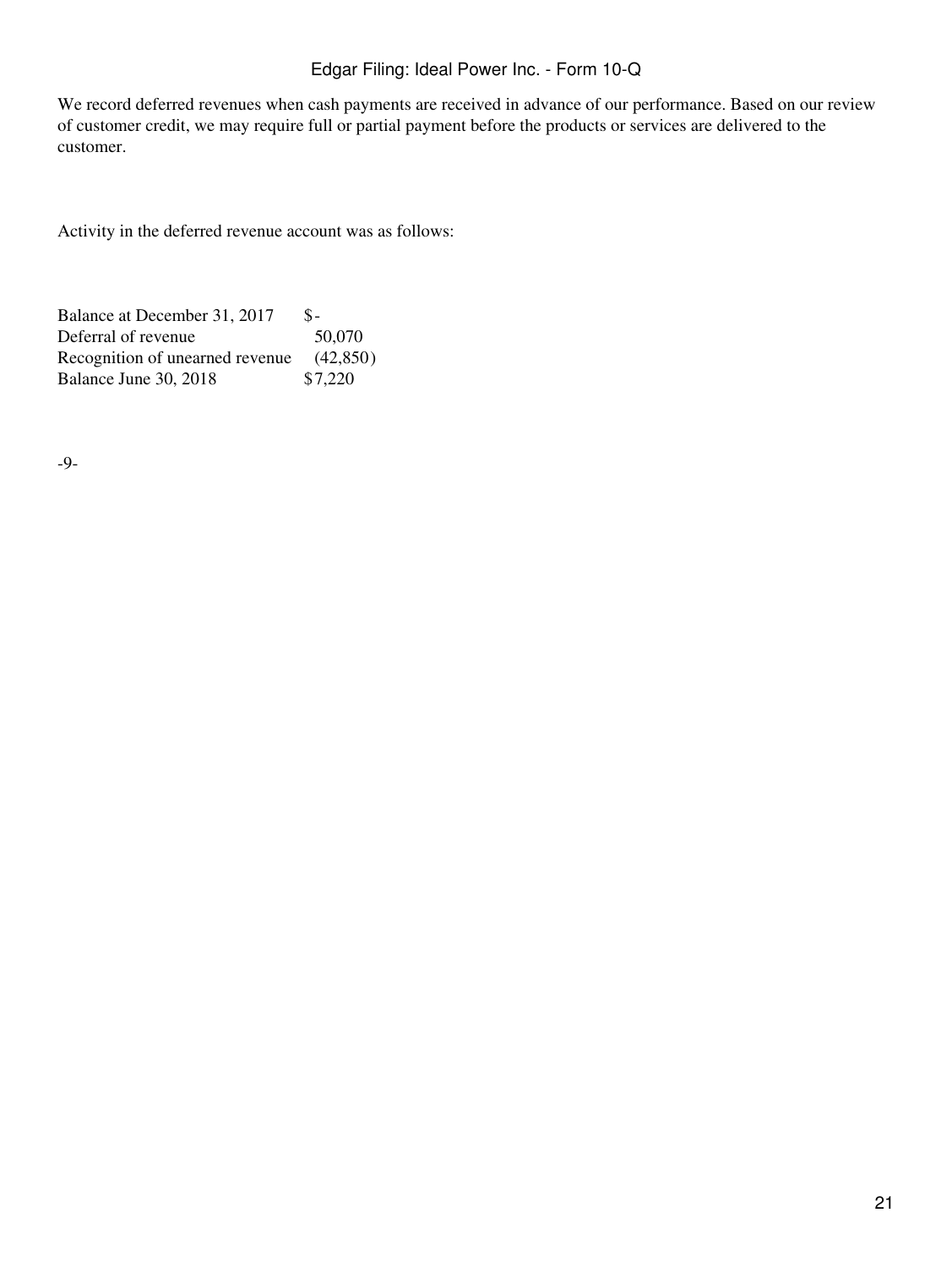# **SPECIAL NOTE REGARDING FORWARD-LOOKING STATEMENTS AND OTHER INFORMATION CONTAINED IN THIS REPORT**

This report contains forward-looking statements within the meaning of the Private Securities Litigation Reform Act of 1995 and the provisions of Section 27A of the Securities Act of 1933, as amended, and Section 21E of the Securities Exchange Act of 1934, as amended. Forward-looking statements give our current expectations or forecasts of future events. You can identify these statements by the fact that they do not relate strictly to historical or current facts. You can find many (but not all) of these statements by looking for words such as "approximates," "believes," "hopes," "expects," "anticipates," "estimates," "projects," "intends," "plans," "would," "should," "could," "may" or other similar expressions in this report. In particular, these include statements relating to future actions, prospective products, applications, customers, technologies, future performance or results of anticipated products, expenses, and financial results. These forward-looking statements are subject to certain risks and uncertainties that could cause actual results to differ materially from our historical experience and our present expectations or projections. Factors that could cause actual results to differ from those discussed in the forward-looking statements include, but are not limited to:

our history of losses;

our ability to achieve profitability;

our limited operating history;

our ability to successfully market and sell our products;

the size and growth of markets for our current and future products;

• our expectations regarding the growth and expansion of our customer base;

• regulatory developments that may affect our business;

**B**-TRAN™; our ability to successfully develop new technologies, including our bi-directional bipolar junction transistor, or

• our expectations regarding the completion of testing of new products under development and the timing of the introduction of those new products;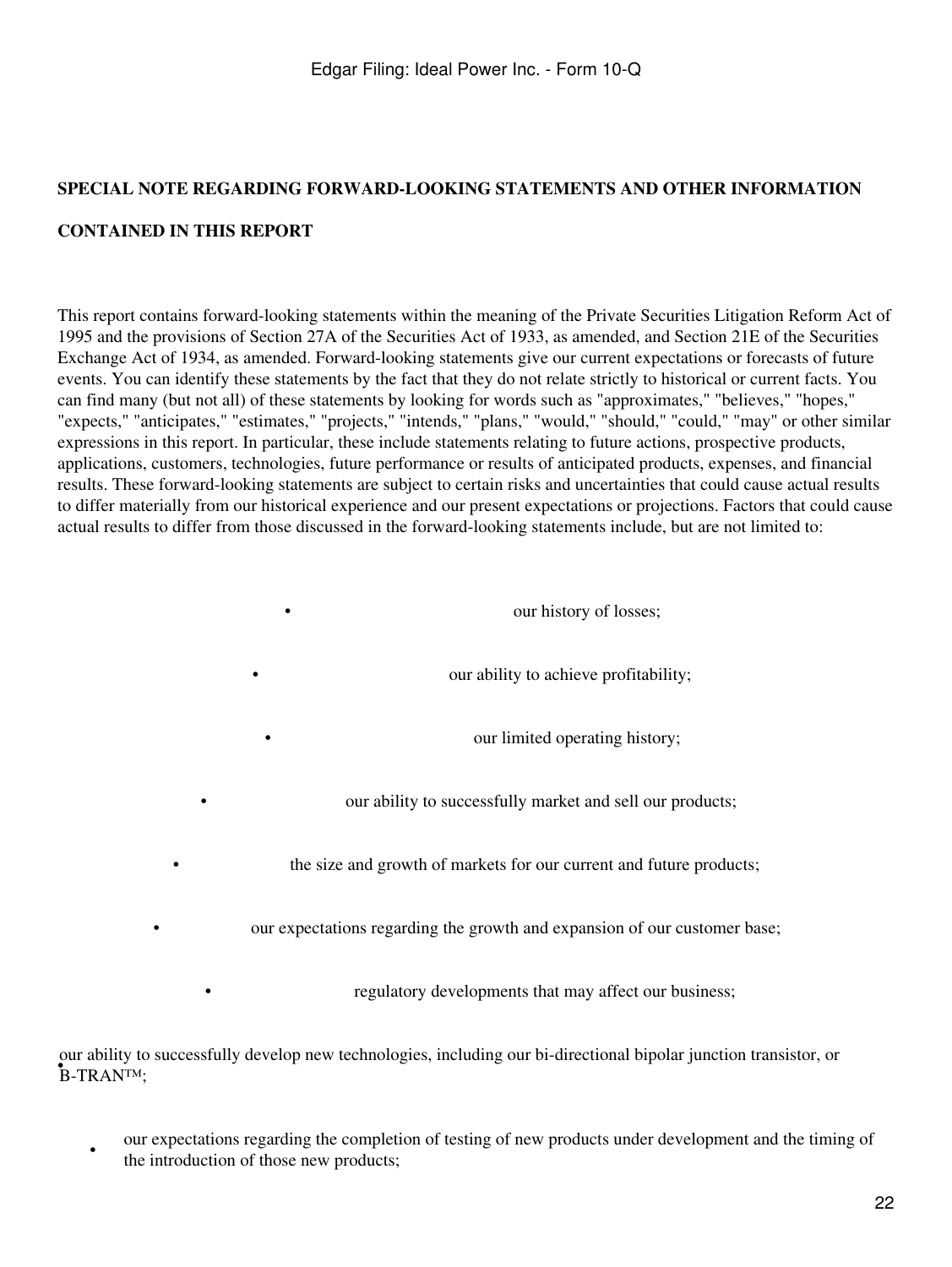- the expected performance of new and existing products, including future products incorporating our B-TRAN™;
	- the performance of third-party manufacturers who supply and manufacture our products;

with warranty claims; our expectations of the reliability of our products over the applicable warranty term and the future costs associated

• situations; our ability to cost effectively manage product life cycles, inclusive of product launches and end of product life

• the rate and degree of market acceptance for our current and future products;

of any necessary certifications; our ability to successfully obtain certification for our products, including in new markets, and the timing of the receipt

• our ability to successfully license our technology;

• products; our ability to obtain, maintain, defend and enforce intellectual property rights protecting our current and future

our expectations regarding the decline in prices of battery energy storage systems;

- **our ability to manage our cost structure;**
- general economic conditions and events and the impact they may have on us and our potential customers;

• our ability to obtain adequate financing in the future, as and when we need it;

• our success at managing the risks involved in the foregoing items; and

• **other factors discussed in this report.** 

The forward-looking statements are based upon management's beliefs and assumptions and are made as of the date of this report. We undertake no obligation to publicly update or revise any forward-looking statements included in this report. You should not place undue reliance on these forward-looking statements.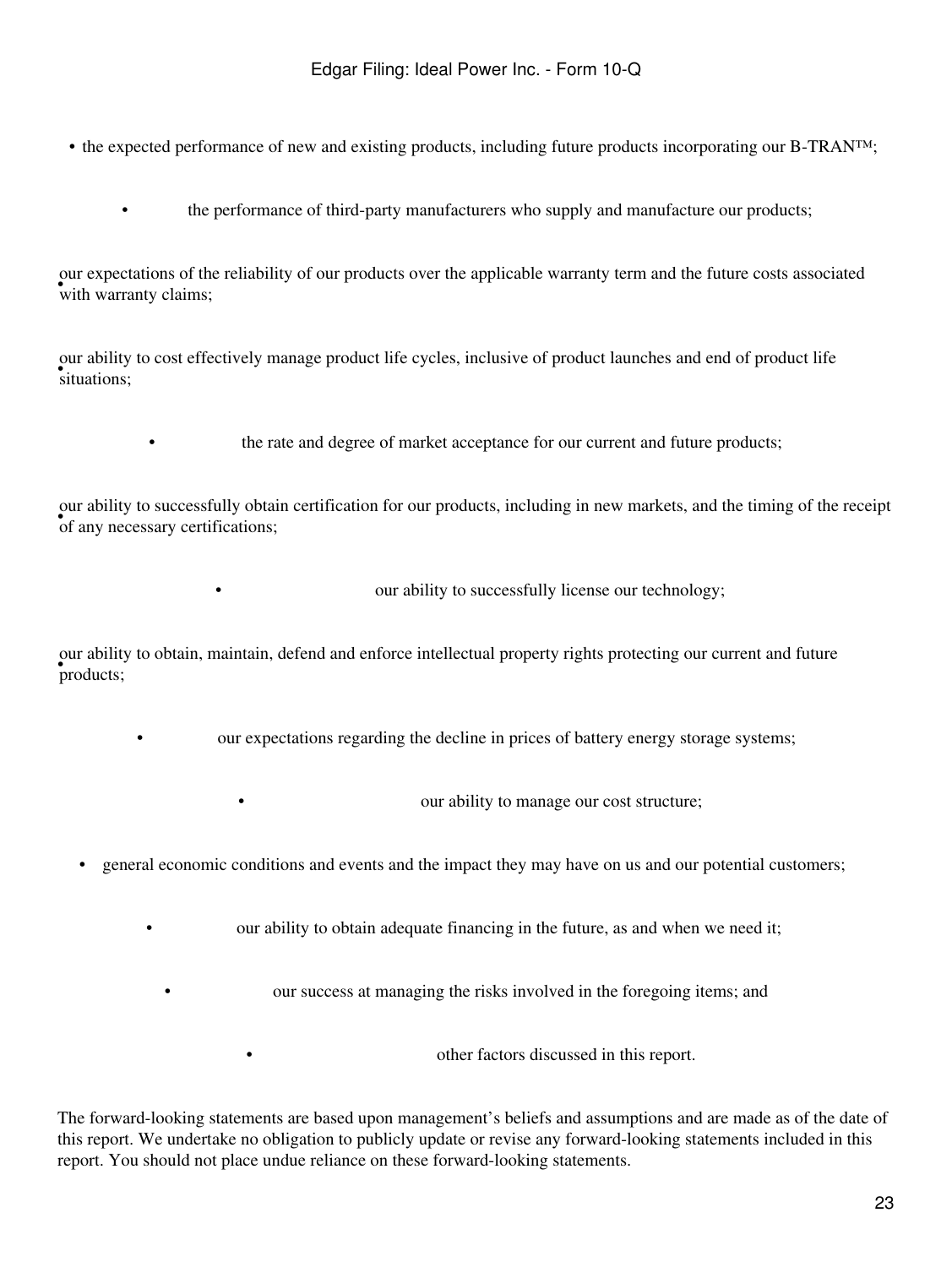Unless otherwise stated or the context otherwise requires, the terms "Ideal Power," "we," "us," "our" and the "Company" refer Ideal Power Inc.

-10-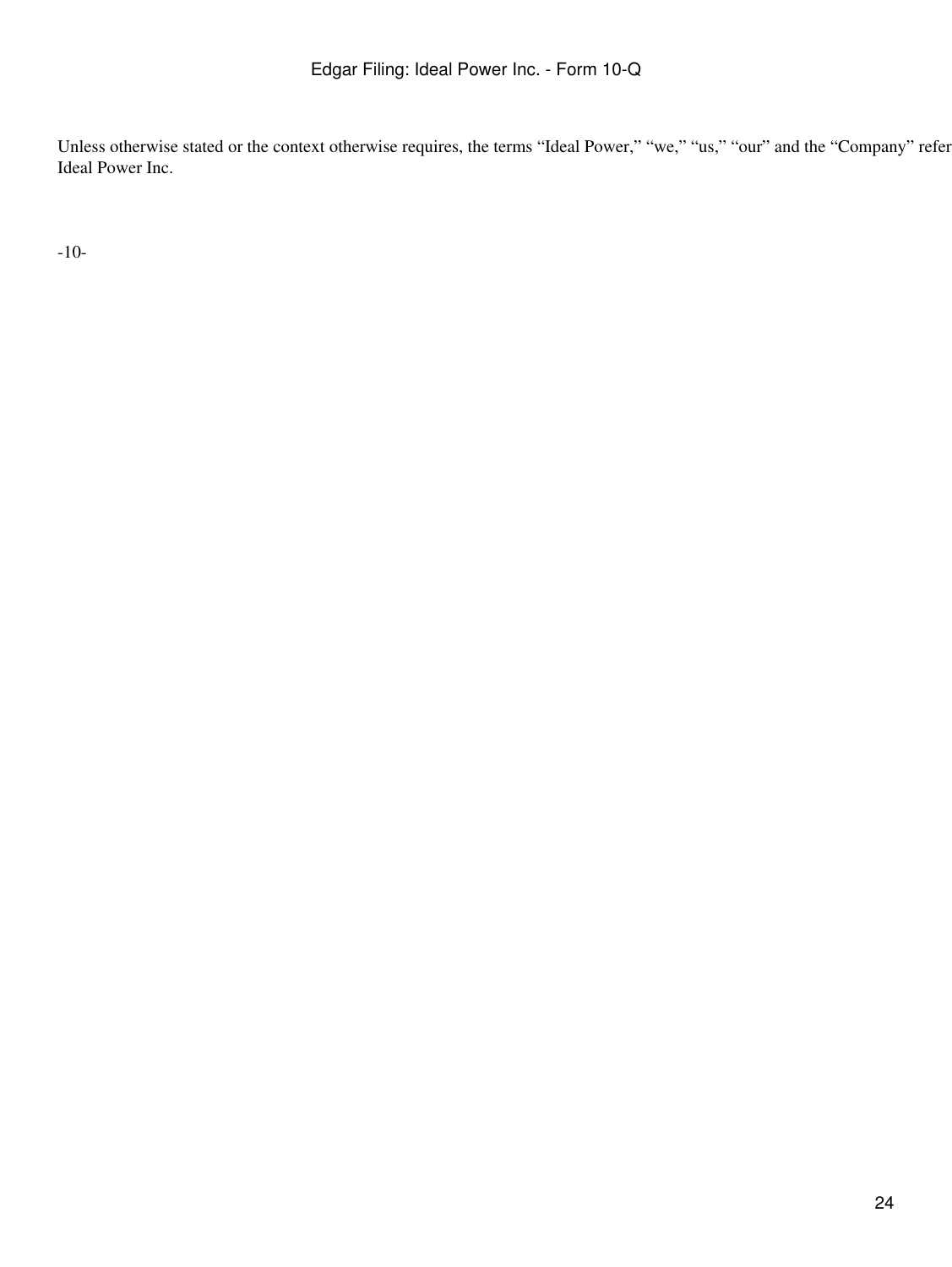#### <span id="page-24-0"></span>**ITEM MANAGEMENT'S DISCUSSION AND ANALYSIS OF FINANCIAL CONDITION AND RESULTS 2. OF OPERATIONS**

*The following discussion and analysis of our financial condition and results of operations should be read in conjunction with the financial statements and related notes included elsewhere in this Quarterly Report on Form 10-Q as well as our audited 2017 financial statements and related notes included in our Annual Report on Form 10-K. In addition to historical information, the discussion and analysis here and throughout this Form 10-Q contains forward-looking statements that involve risks, uncertainties and assumptions. Our actual results may differ materially from those anticipated in these forward-looking statements as a result of certain factors, including, but not limited, to those set forth under "Risk Factors" in Part II, Item 1A of this report.*

#### **OVERVIEW**

Ideal Power is located in Austin, Texas. We design, market and sell electrical power conversion products using our proprietary technology called Power Packet Switching Architecture™, or PPSA™. PPSA™ is a power conversion technology that improves upon existing power conversion technologies in key product metrics, such as size and weight while providing built-in isolation and bi-directional and multi-port capabilities. PPSA™ utilizes standardized hardware with application specific embedded software. Our products are designed to be used in both on-grid and off-grid applications.

We sell our products primarily to systems integrators as part of a larger turn-key systems which enable end users to manage their electricity consumption by reducing demand charges or fossil fuel consumption, integrating renewable energy sources and forming their own microgrid. Our products are made by contract manufacturers to our specifications, enabling us to scale production to meet demand on a cost-effective basis without requiring significant expenditures on manufacturing facilities and equipment. As our products establish a foothold in key power conversion markets, we may begin to focus on licensing our proprietary PPSA™-based product designs to OEMs to reach more markets and customers. We may seek to build a portfolio of relationships that generate license fees and royalties from OEMs for sales of their products which integrate PPSA™.

On April 16, 2018, the Company realigned into two separate operating divisions: Power Conversion Systems to focus on its PPSA™ technology and B-TRAN to develop its bi-directional bi-polar junction transistor (B-TRAN™) solid state switch technology.

We were founded on May 17, 2007. To date, operations have been funded primarily through the sale of common stock and, prior to our initial public offering, the issuance of convertible debt. Total revenue generated from inception to date as of June 30, 2018 amounted to \$14.0 million with approximately 19% of that revenue coming from government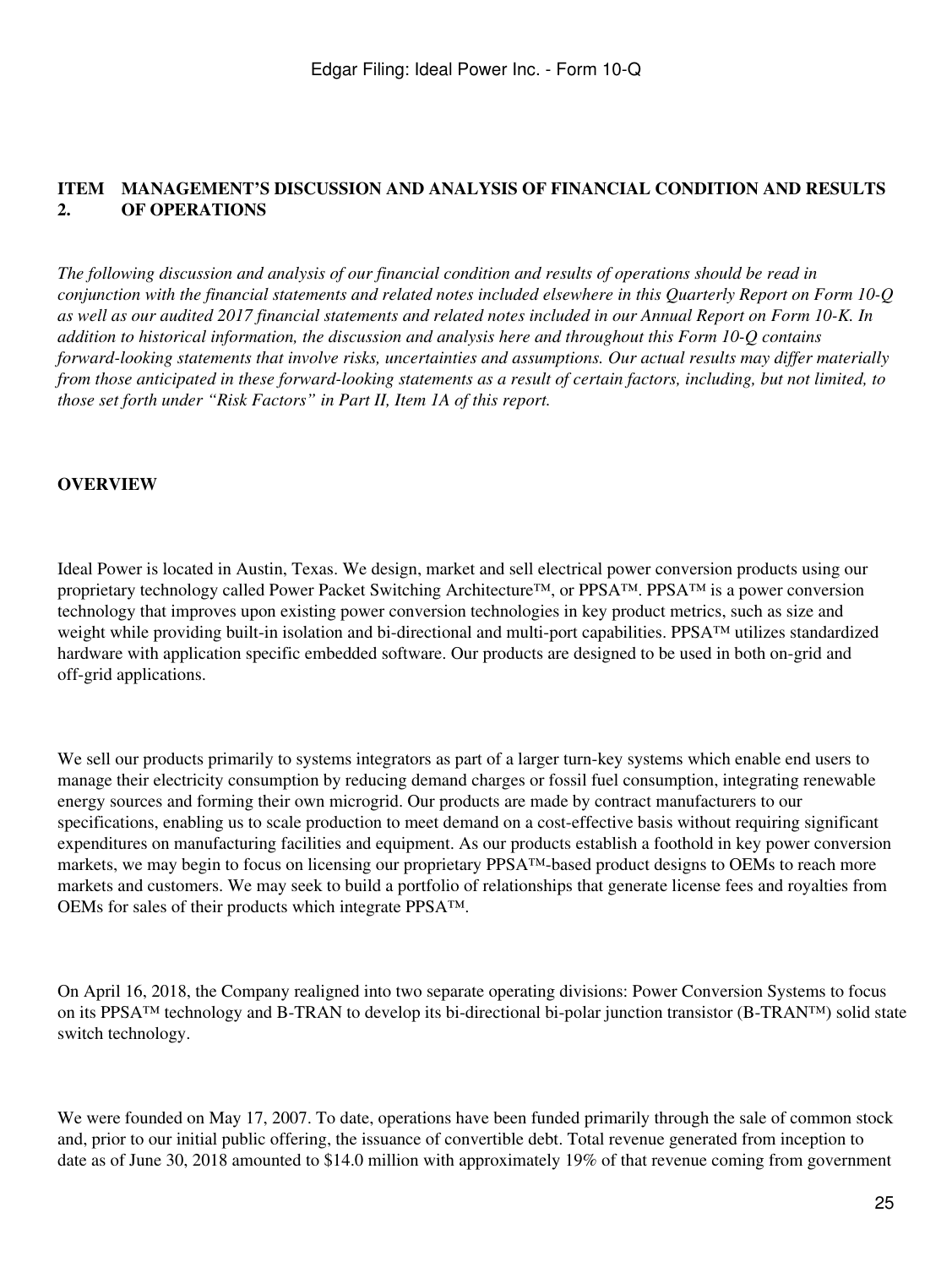grants. We may pursue additional research and development grants, if and when available, for the purpose of developing new products and improving current products.

#### **Power Conversion Systems Division**

### **Our Technology**

PPSA™ uses indirect power flow in which power flows through input switches and is temporarily stored in our proprietary AC link inductor. Our proprietary fast switching algorithms enable the transfer of quantum packets of power between ports in our system. As the AC link becomes charged, it disconnects from its input switches, resonates without being connected to either the input or output switches, and then reconnects to its output switches when it reaches the correct voltage and frequency for the application. PPSA™ is a power conversion technology that differentiates itself from traditional power conversion technology in key product metrics, such as size and weight while providing built-in isolation and bi-directional and multi-port capabilities. At June 30, 2018, we had been granted 38 US patents and five foreign patents related to PPSA™.

#### **Products**

We currently sell three power conversion systems, or PCS, utilizing our patented PPSA™ technology. These products are described as follows:

and measural stand above energy storage, creente ventere hast enarging and interegrid markets, including solar plas<br>storage microgrids. They are bi-directional and operate in both grid-tied and grid-forming modes with near The 30kW Stabiliti™ series has two product offerings, two-port (AC-DC) and multi-port (AC-DC-DC) models, which are both UL1741 Supplement A, or UL1741 SA, certified. These products are intended to be used for the commercial and industrial stand-alone energy storage, electric vehicle fast charging and microgrid markets, including solar plus transfer between operating modes. Grid-forming mode provides customers the ability to form and manage a microgrid. The products operate in both 50Hz and 60Hz environments.

-11-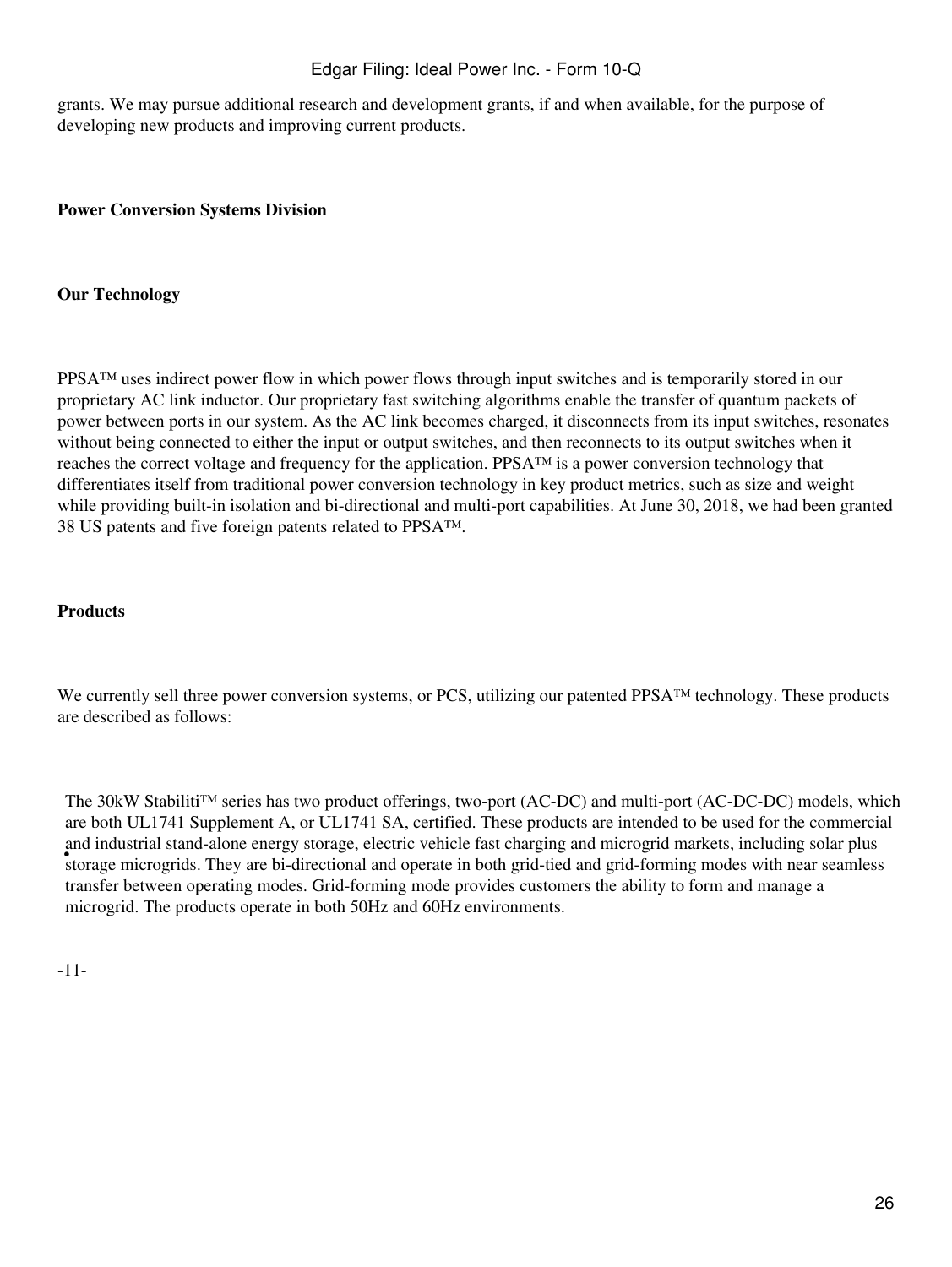• batteries to a solar PV array. This product includes a built-in 6 string PV combiner and DC disconnects and is The 30kW SunDial Plus™, which is also UL1741 SA certified, is intended to be used for the commercial and industrial grid-tied solar plus storage market. The SunDial™ Plus is a PV string inverter with a second DC port to connect grid-tied, AC export only. The product operates in both 50Hz and 60Hz environments.

#### **Business Strategy**

Our business strategy is to promote and expand the uses of PPSA™ initially through product development and product sales. To bring our products to market, we plan to seek out best-in-class partners who will distribute, white-label or integrate our innovative products into higher value systems resulting in multiple strategic sales channels for our PPSA™-based products and product designs. As our products gain broader acceptance in the power conversion market, we intend to license our proprietary PPSA™-based product designs to OEMs within our target markets, as well as license our technologies for other markets which we do not plan to enter directly. The basis for this approach is the belief that OEMs may achieve higher product margins and gain more market share by providing PPSA™-based products, which are differentiated from the traditional product offerings in the industry, to their customers. We believe such strategic relationships with key OEM licensees would enable us to reap the benefits of PPSA™ and gain market share more quickly than by strictly manufacturing and distributing our products.

#### **Target Markets**

Currently, our primary target markets are solar + storage and, to a lesser extent, microgrids. We also intend to be opportunistic with regard to other markets, including the stand-alone energy storage and electric vehicle fast charging markets.

#### *Solar + Storage and Microgrid Markets*

Solar PV has one of the lowest levelized costs of energy for new electrical generation capacity and we expect this to remain true in the near term. We expect distributed PV to continue to be a high growth business as system costs have fallen dramatically over the past several years. Accordingly, we expect the economics of generating PV for local consumption to remain strong for several more years, especially given the investment tax credit, or ITC, extension passed by Congress and signed into law in 2015 for solar energy production. Our SunDial™ Plus product was launched to directly address this market. One shortcoming of distributed, behind-the-meter PV systems is that they require connection to the utility power grid in order to operate. For example, a business with PV on its roof will not, in most cases, benefit from the ability to generate power should the utility power grid go down. Another shortcoming of distributed PV systems is the instability they cause on the local power lines. Utility power grids were not designed to manage power inflow from the end of the lines. As a result, distributed generation sources can lead to wide swings in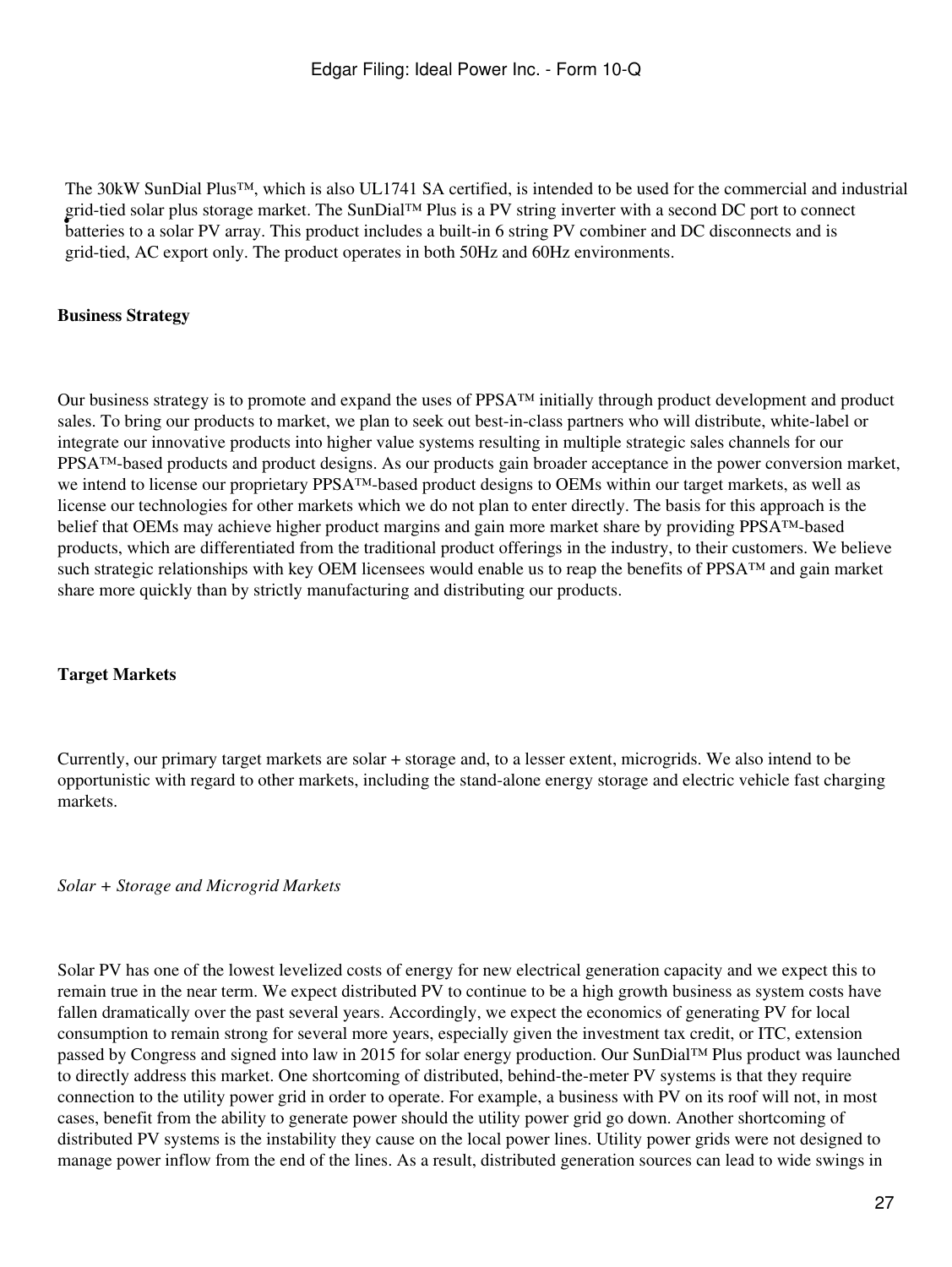line voltages when clouds pass and power output falls off, requiring the utility to ramp up its power generation to make up for the shortfall in solar. We believe the proliferation of PV, its intermittency and the elimination of net metering in many states may drive growth in the solar + storage market.

Whether for emergency backup power or for baseload generation in remote locations with weak or no electric grids, microgrids are an emerging business case for solar paired with energy storage. A distributed PV system connected to a battery energy storage system, or BESS that includes one of our Stabiliti™ multi-port PCS enable a business to benefit from the ability to form and manage a local microgrid powered by the PV system and BESS even when the utility power grid is down. This capability is attractive to electricity consumers who need to power critical loads even in a blackout. In remote locations where there is no reliable electric grid or a dependence on diesel generators, which may be as diverse as a military battlefield or remote tropical island resort, or in locations where local electric rates are high due to aging and inefficient generation technology, a trend towards self-generation microgrids is developing. These sites can use solar, batteries and other forms of generation all brought together by one or more of our Stabiliti™ PCS to form and manage a microgrid using maximum solar generation for lowest cost. As such, we believe our products may become increasingly attractive to co-locate BESS with distributed PV.

According to its research, IHS Markit Technology believes that systems will be deployed in two principal configurations. One configuration is to have separate BESS and PV systems tied together through the AC wiring, which is supported by our legacy products. A second, emerging configuration is to place the BESS and the PV system behind a single PCS with two DC inputs. Our Stabiliti™ and SunDial™ Plus were designed specifically to enable this configuration which we believe is the lower cost and more efficient configuration. By tying the solar and batteries together as a DC-coupled system, the batteries become eligible for ITC and accelerated depreciation further enhancing the project economics.

-12-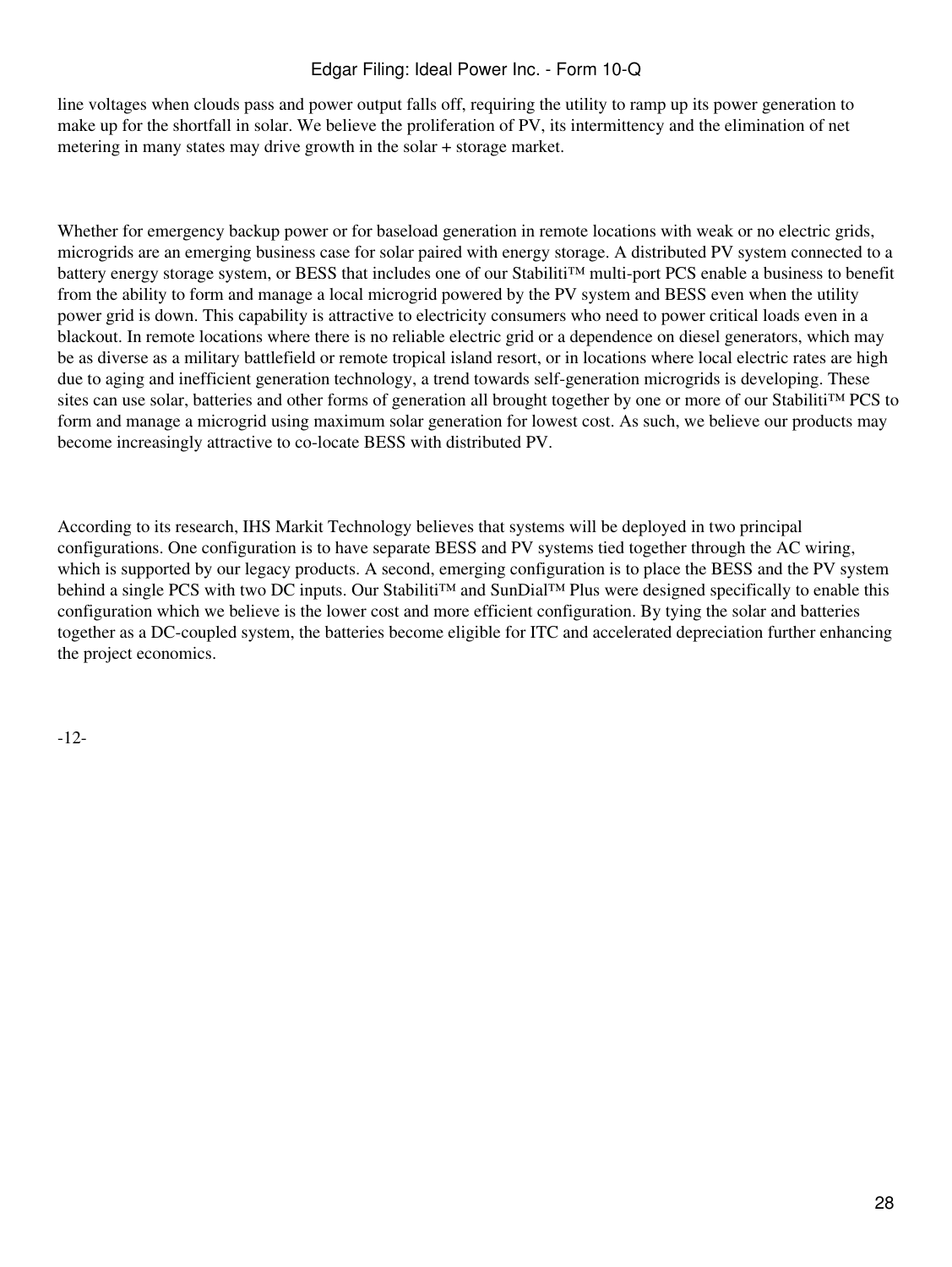#### *Stand-Alone Storage Market*

The stand-alone energy storage market is served by BESS. BESS are racks of batteries coupled with a system controller and a power conversion system, such as those manufactured by us, to enable electric power to be captured, stored, and used in conjunction with electric power grids. These systems can be large, megawatt-scale systems operated by utilities to better manage their system resources, or smaller kilowatt-scale systems used by businesses and designed to enable these businesses to manage their power use and mitigate utility imposed "peak demand charges", which are charges utilities levy on their business customers for delivery of power at peak usage times of the day, such as mid-afternoons in the summer. The growth of peak demand charges has been substantial over the past decade and now can make up 50% or more of a commercial utility bill in certain markets. This is a trend that is likely to continue as more intermittent resources are added to the utility power grid causing grid instability. Utilities and aggregators of distributed generation resources are also expected to adopt BESS due to the proliferation of renewables and to take advantage of additional value streams such as energy arbitrage, frequency regulation and ancillary services, infrastructure upgrade deferral and locational capacity.

There are strong economic incentives available to commercial and industrial consumers in major US markets such as California and New York in the form of reduced time-of-use and/or demand charges for installing a BESS and managing when power is drawn from the grid or reducing peak consumption. There is also strong regulatory support for such systems. For example, California has issued a mandate for over 1,800 megawatts of new energy storage to be installed by 2020. Other states, including New York and Massachusetts, have also issued mandates for energy storage and we expect this trend to continue.

We expect the cost of commercial and industrial BESS to continue to decline due primarily to lower battery costs and, as a result, expect significant expansion in the addressable market for these systems. We also believe the combination of lower BESS costs, third-party financing, increases in utility demand charges, and the entrance of large, established companies to the BESS space may contribute to accelerating market growth for stand-alone energy storage.

#### *Other Markets*

In addition to the markets discussed above, we may also have opportunities for market expansion into electric vehicle fast chargers in certain applications where our products' compact size and multi-port capabilities can unlock value for the system integrator particularly in locations where battery storage is coupled with the charging system to eliminate demand charges or expand the charging systems response capabilities. During the quarter ended June 30, 2018, one of our customers received certification for an electric vehicle fast charger utilizing our two-port Stabiliti™ product and has plans to utilize our multi-port Stabiliti™ product in an electric vehicle fast charger with buffer storage. Another customer is developing an electric vehicle fast charger utilizing our multi-port Stabiliti™ product for an electric vehicle fast charger with buffer storage. We may have additional opportunities for growth in this market in the future.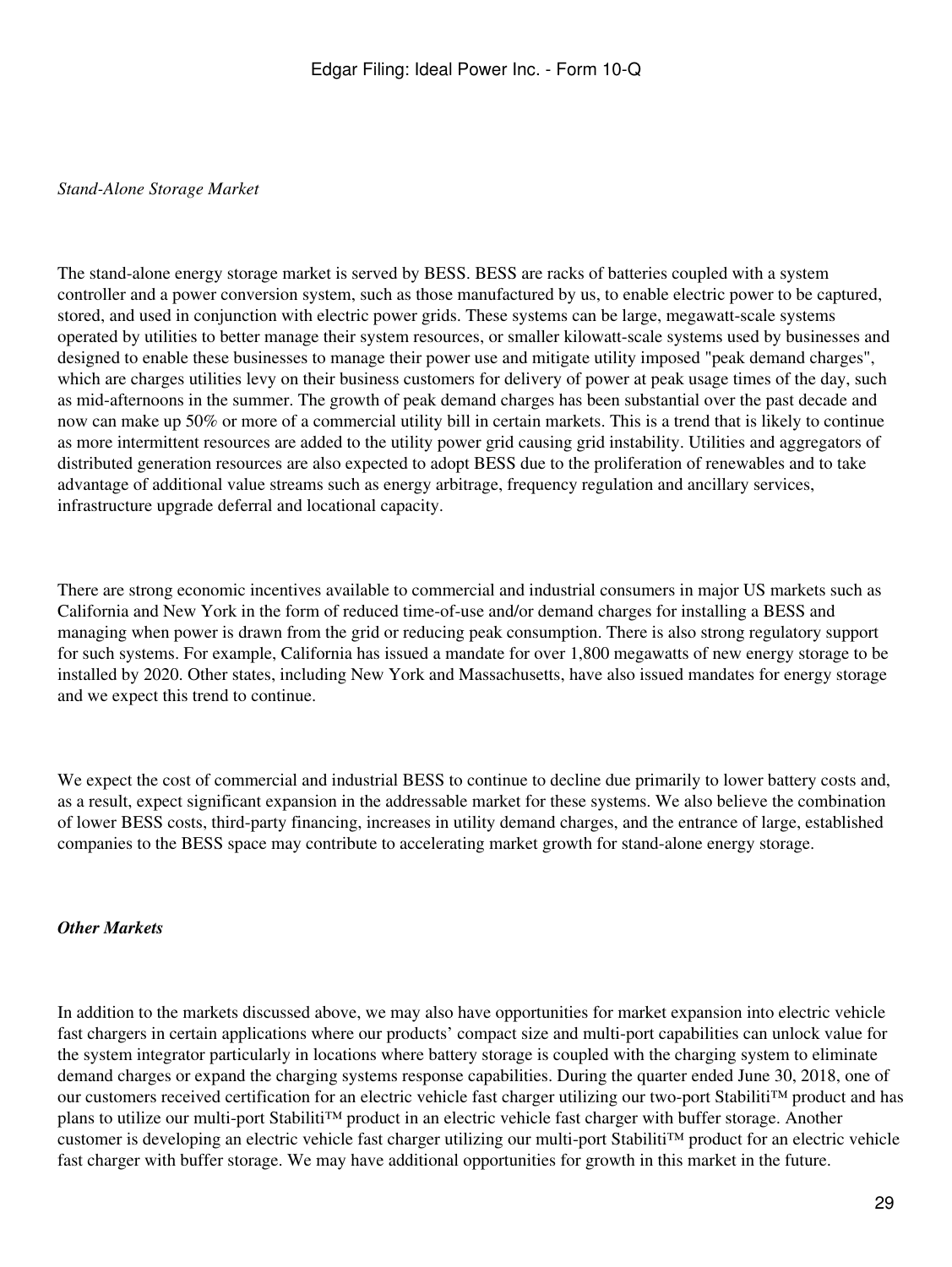Although our technology may be suitable for other vertical markets within the global power conversion market landscape, we do not currently offer products for sale directly to other power conversion markets such as the variable-frequency drive, uninterruptible power supply, rail, wind or electric vehicle traction drive markets.

We plan to continue to monitor all power conversion markets for opportunities to create solutions for customers and unlock the broader value of our patented technology.

#### **Future Innovations**

Our existing products incorporate multiple insulated gate bipolar transistors, or IGBTs, which are power switches used in the process to convert power from one current form to another. IGBTs switch power in only one direction (DC to AC or AC to DC) and require the use of a blocking diode to prevent power from flowing back through the system. To enable our existing products to perform bi-directional power conversion, for each IGBT and diode used in our products, we must include a second IGBT and diode. These additional components have slight voltage drops that affect the electrical efficiency of our products and generate heat that must be dissipated. We have patented and are developing a new, highly efficient power switch called a B-TRAN™ that we believe will allow us to substitute one B-TRAN<sup>™</sup> for two pairs of IGBTs and diodes used in our current products. Based on third party device software simulations and initial prototype testing, we believe that the B-TRANs™ can significantly improve electrical efficiency in our power converters. The higher efficiency would substantially reduce the heat generated by the operation of our products. As a result, products incorporating B-TRANs™ will require less space for heat dissipation which would allow us to increase power density, or power per pound, and reduce material costs.

-13-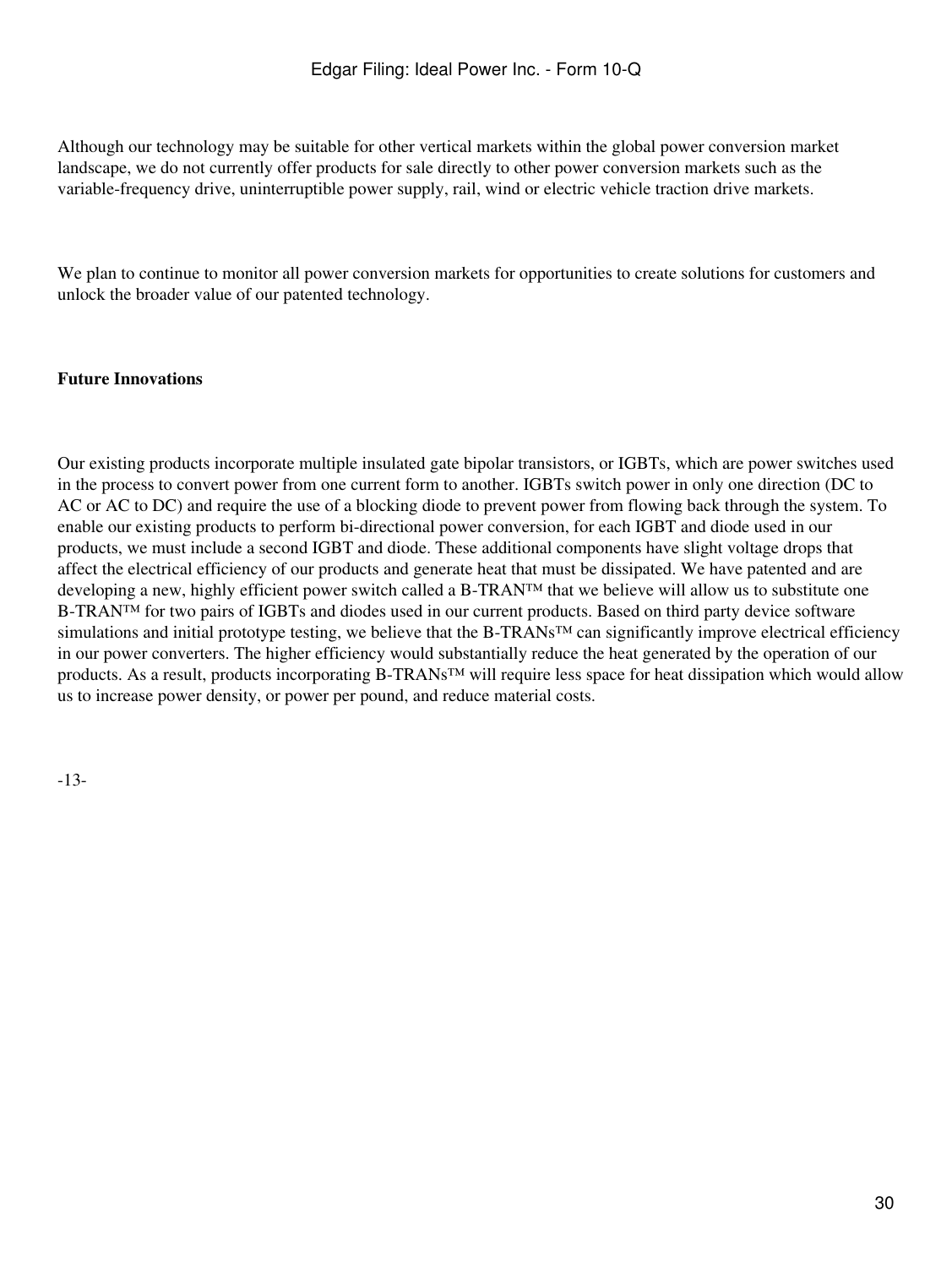#### **B-TRAN Division**

#### **Our Technology**

In 2016, one of our semiconductor fabricators successfully tested single-sided B-TRAN™ silicon dies and the results were consistent with third party simulations that predict significant performance and efficiency improvements over conventional power switches such as SCRs, IGBTs and MOSFETs. In the second half of 2017, we shifted our focus to de-risking the proof of concept phase of the B-TRAN™ development timeline, as this phase of development was taking longer than anticipated due to the complexity of manufacturing complicated, two-sided power semiconductor devices. To facilitate this, we engaged a second semiconductor fabricator, on a parallel path, to produce, on an accelerated schedule, a B-TRAN™ that is less complex to manufacture for proof of concept and initial testing. In the first quarter of 2018, we successfully completed proof of concept testing of double-sided B-TRAN<sup>™</sup> prototypes, validating the ability to make B-TRAN™ semiconductor power switches using conventional silicon semiconductor fabrication equipment and processes. Test results on the standard double-sided prototypes measured B-TRAN™ electrical losses at less than 40% that of conventional power switches such as silicon IGBTs.

In the second quarter of 2018, a domestic semiconductor fabricator was qualified and engaged for development runs on the standard version of the B-TRAN™. As a result, we now have the next run of devices with two fabricators in process. These runs incorporate the results of prior runs and testing into the B-TRAN™ design and their manufacturing process. With the double-sided transistor behavior and low conduction losses confirmed and corrections and improvements in the manufacturing process implemented, the next goal is the completion of the fabrication of prototype engineering samples for engineering evaluation and evaluation by potential customers and partners. These samples will include a packaging design based on our previous work and a driver. We have completed the first design for the driver with a prototype driver already built and tested for basic functionality. The coupling of device samples with a driver will form the basis of an intelligent module required for potential customer and partner evaluation.

At June 30, 2018, we have 31 US and eight foreign issued patents covering the operation, control and manufacturing of the B-TRAN™ device.

#### **Products**

As our B-TRAN™ technology is currently under development, we do not yet offer commercial B-TRAN™ products.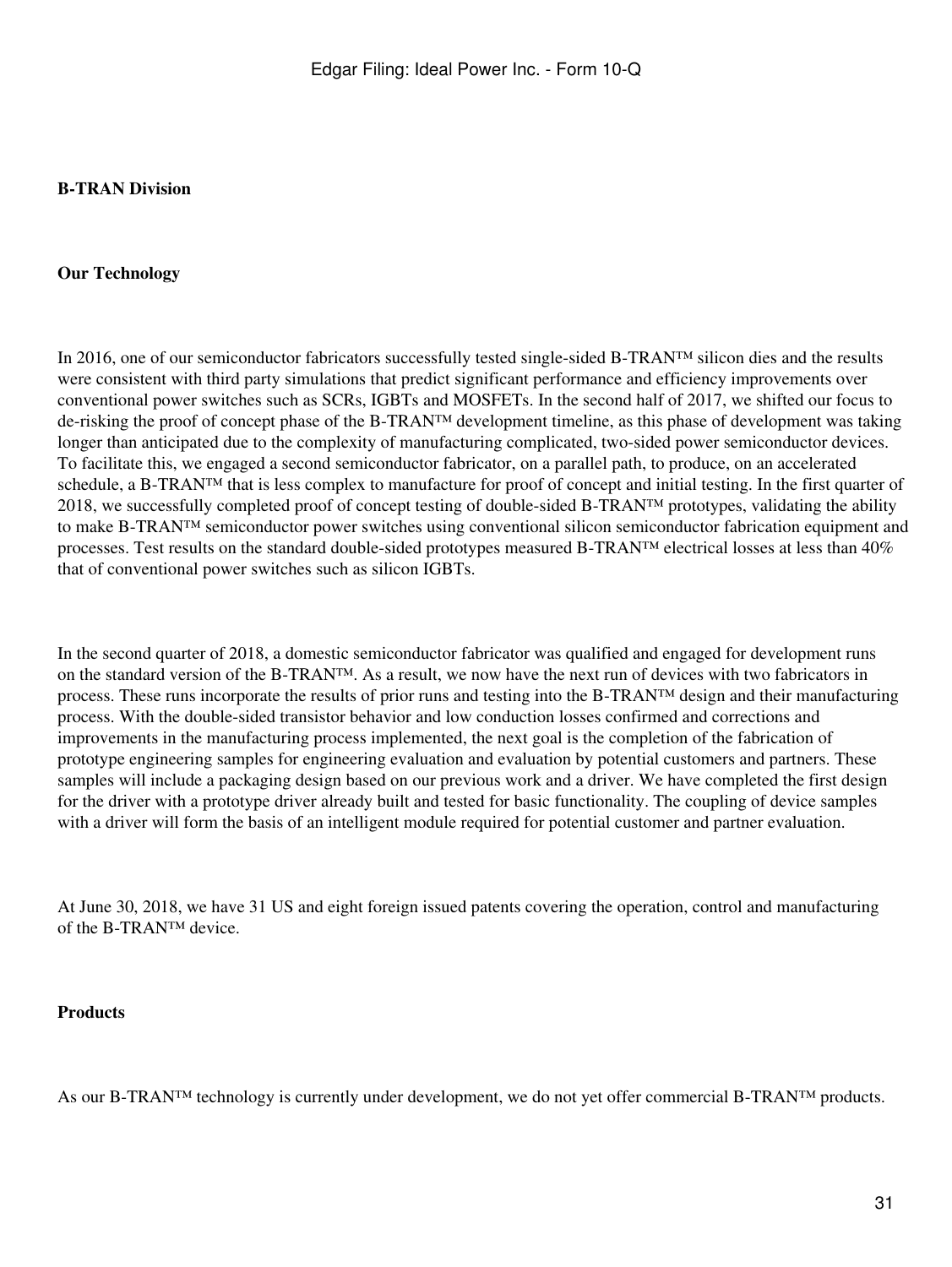## **Business Strategy and Target Markets**

We plan to first utilize the B-TRAN<sup>™</sup> in our own power conversion products and then introduce it into the multi-billion dollar power semiconductor market utilizing a licensing model. We believe our new B-TRAN™ technology can potentially address a significant portion of the power semiconductor market that currently relies on power semiconductor devices such as IGBTs. Potential addressable markets for B-TRAN™-based products include solar photovoltaic inverters, microgrid power conversion systems, electric vehicle drivetrains, bi-directional energy storage, solid-state DC and AC contactors and breakers, variable frequency drives and other power conversion and control applications that could benefit from B-TRAN™'s enhanced switching performance.

## **Critical Accounting Policies**

There have been no significant changes during the six months ended June 30, 2018 to the critical accounting policies disclosed in Management's Discussion and Analysis of Financial Condition and Results of Operations in our Annual Report on Form 10-K for the fiscal year ended December 31, 2017.

## **Results of Operations**

## **Comparison of the three months ended June 30, 2018 to the three months ended June 30, 2017**

*Revenues.* Revenues for the three months ended June 30, 2018 of \$619,942 were \$366,572, or 145%, higher than the \$253,370 we earned in revenues for the three months ended June 30, 2017 due to higher sales of our Sun Dial™ Plus product.

*Cost of Revenues.* Cost of revenues decreased for the three months ended June 30, 2018 to \$584,800 compared to \$764,609 for the three months ended June 30, 2017. Cost of revenues for the three months ended June 30, 2018 was impacted by higher unit sales volumes, higher manufacturing costs and a \$78,105 unfavorable adjustment to the Company's first-generation and second-generation product warranty accruals less a \$163,105 favorable award related to arbitration between the Company and its former contract manufacturer. Cost of revenues for the three months ended June 30, 2017 was impacted by the non-cash write-down of inventory of \$358,988 and an unfavorable \$98,457 adjustment to the Company's first-generation product warranty accruals.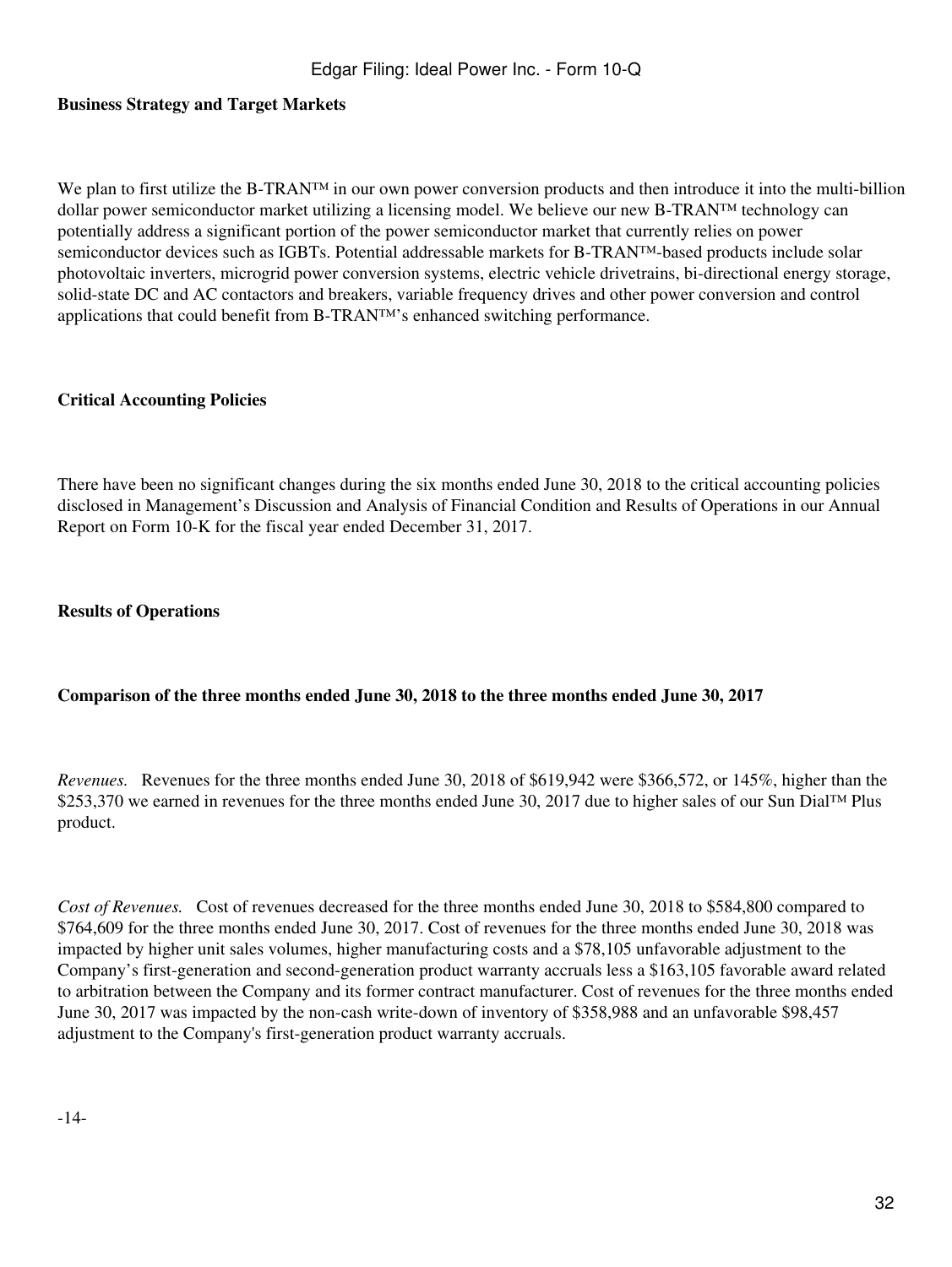*Gross Profit (Loss).* Gross profit for the three months ended June 30, 2018 was \$35,142 compared to a gross loss of \$511,239 for the three months ended June 30, 2017.

*Research and Development Expenses.* Research and development expenses decreased by \$202,827, or 18%, to \$905,541 in the three months ended June 30, 2018 from \$1,108,368 in the three months ended June 30, 2017. The decrease was due primarily to lower personnel costs.

*General and Administrative Expenses.* General and administrative expenses decreased by \$352,743, or 30%, to \$817,672 in the three months ended June 30, 2018 from \$1,170,415 in the three months ended June 30, 2017. The decrease was primarily due to lower patent write-offs of \$197,179 and lower legal fees of \$135,777. In the three months ended June 30, 2017, we abandoned certain patent filings to focus on filings with the highest strategic value. In the three months ended June 30, 2018, we recovered \$171,404 in legal expenses related to the resolution of legal proceedings in our favor.

*Sales and Marketing Expenses.* Sales and marketing expenses decreased by \$357,347, or 84%, to \$69,989 in the three months ended June 30, 2018 from \$427,336 in the three months ended June 30, 2017. In the three months ended June 30, 2018, we recovered \$162,000 related to a receivable we fully reserved in the three months ended June 30, 2017.

*Loss from Operations.* Our loss from operations for the three months ended June 30, 2018 was \$1,758,060 compared to \$3,217,358 loss from operations for the three months ended June 30, 2017.

*Interest Income, net.* Net interest income was \$35,614 for the three months ended June 30, 2018 compared to \$7,034 for the three months ended June 30, 2017. The increase was the result of late fees associated with the recovery of a delinquent customer receivable.

*Net Loss.* Our net loss for the three months ended June 30, 2018 was \$1,722,446 as compared to a net loss of \$3,210,324 for the three months ended June 30, 2017. The decrease is attributable to reduced operating expenses as the result of cost reduction activities, the favorable resolution of legal proceedings and higher non-cash charges associated with inventory write-downs, patent impairments and bad debt expense in 2017.

**Comparison of the six months ended June 30, 2018 to the six months ended June 30, 2017**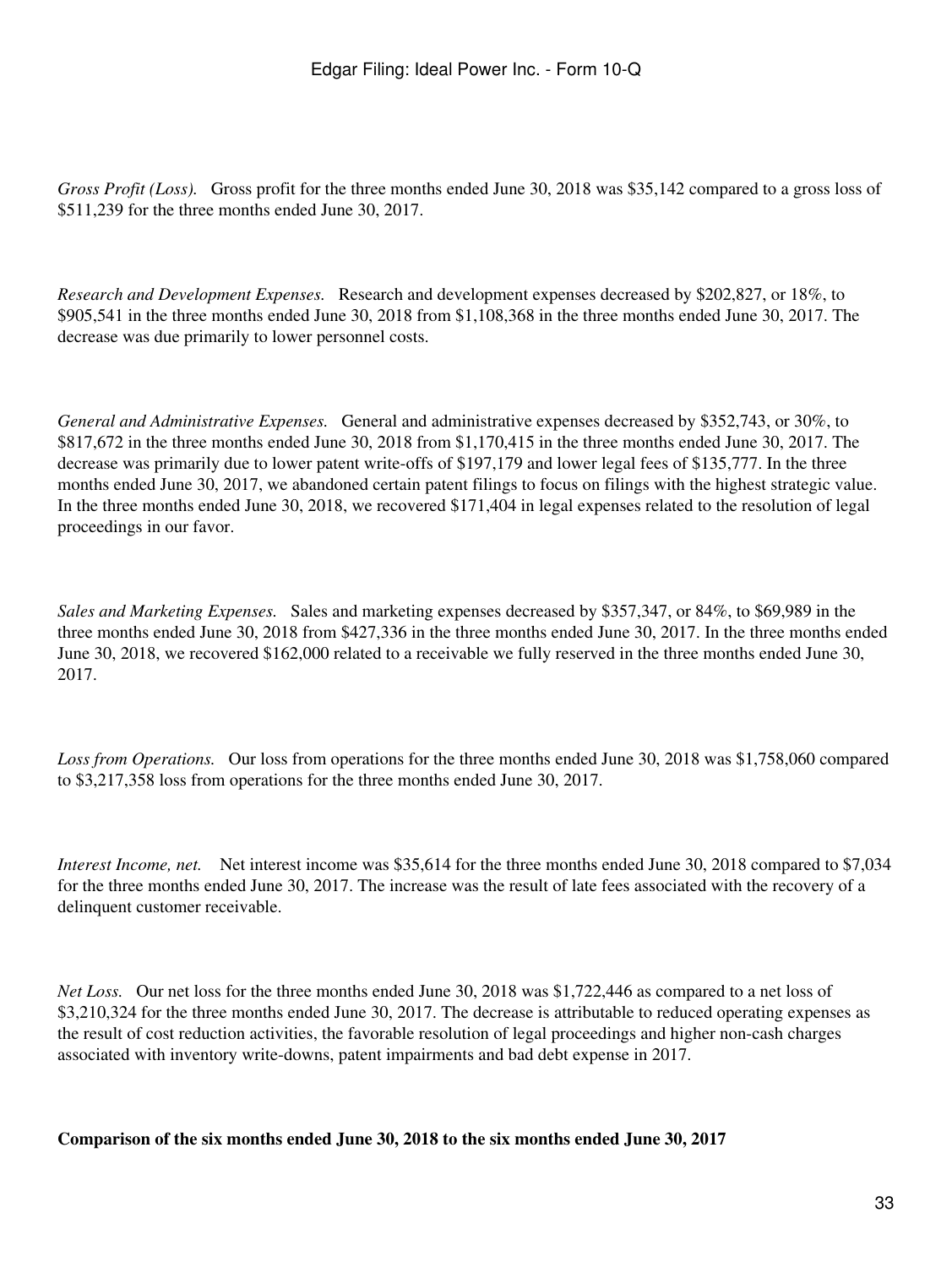*Revenues.* Revenues for the six months ended June 30, 2018 of \$801,442 were \$272,402, or 51%, higher than the \$529,040 we earned in revenues for the six months ended June 30, 2017 due to higher sales of our Sun Dial™ Plus product.

*Cost of Revenues.* Cost of revenues decreased by \$555,776, or 38%, to \$919,763 for the six months ended June 30, 2018 compared to \$1,475,539 for the six months ended June 30, 2017. The decrease was due primarily to a non-cash write-down of inventory of \$708,204 in the six months ended June 30, 2017 partially offset by higher sales volumes.

*Gross Loss.* Gross loss for the six months ended June 30, 2018 was \$118,321 compared to a gross loss of \$946,499 for the six months ended June 30, 2017. The gross loss in the six months ended June 30, 2018 was due to higher manufacturing costs, as the Company expedited production to meet the growth in customer orders, as well as a net \$100,000 unfavorable adjustment to the Company's warranty accrual.

*Research and Development Expenses.* Research and development expenses decreased by \$635,213, or 28%, to \$1,663,324 in the six months ended June 30, 2018 from \$2,298,537 in the six months ended June 30, 2017. The decrease was due primarily to lower personnel costs and other cost reduction activities described below.

*General and Administrative Expenses.* General and administrative expenses decreased by \$366,718, or 18%, to \$1,709,660 in the six months ended June 30, 2018 from \$2,076,378 in the six months ended June 30, 2017. The decrease was primarily due to lower patent write-offs of \$186,865, as we abandoned certain patent filings in 2017 to focus on filings with the highest strategic value, lower legal and consulting fees of \$93,670 and other cost reduction activities.

*Sales and Marketing Expenses.* Sales and marketing expenses decreased by \$644,637, or 67%, to \$324,232 in the six months ended June 30, 2018 from \$968,869 in the six months ended June 30, 2017. The decrease was due to a \$372,064 decline in bad debt expense and lower professional fees of \$238,531 and personnel costs of \$131,434, partially offset by higher stock-based compensation costs of \$162,914 due to significant forfeitures in 2017. In the six months ended June 30, 2018, we recovered \$162,000 related to a receivable we fully reserved in the six months ended June 30, 2017.

-15-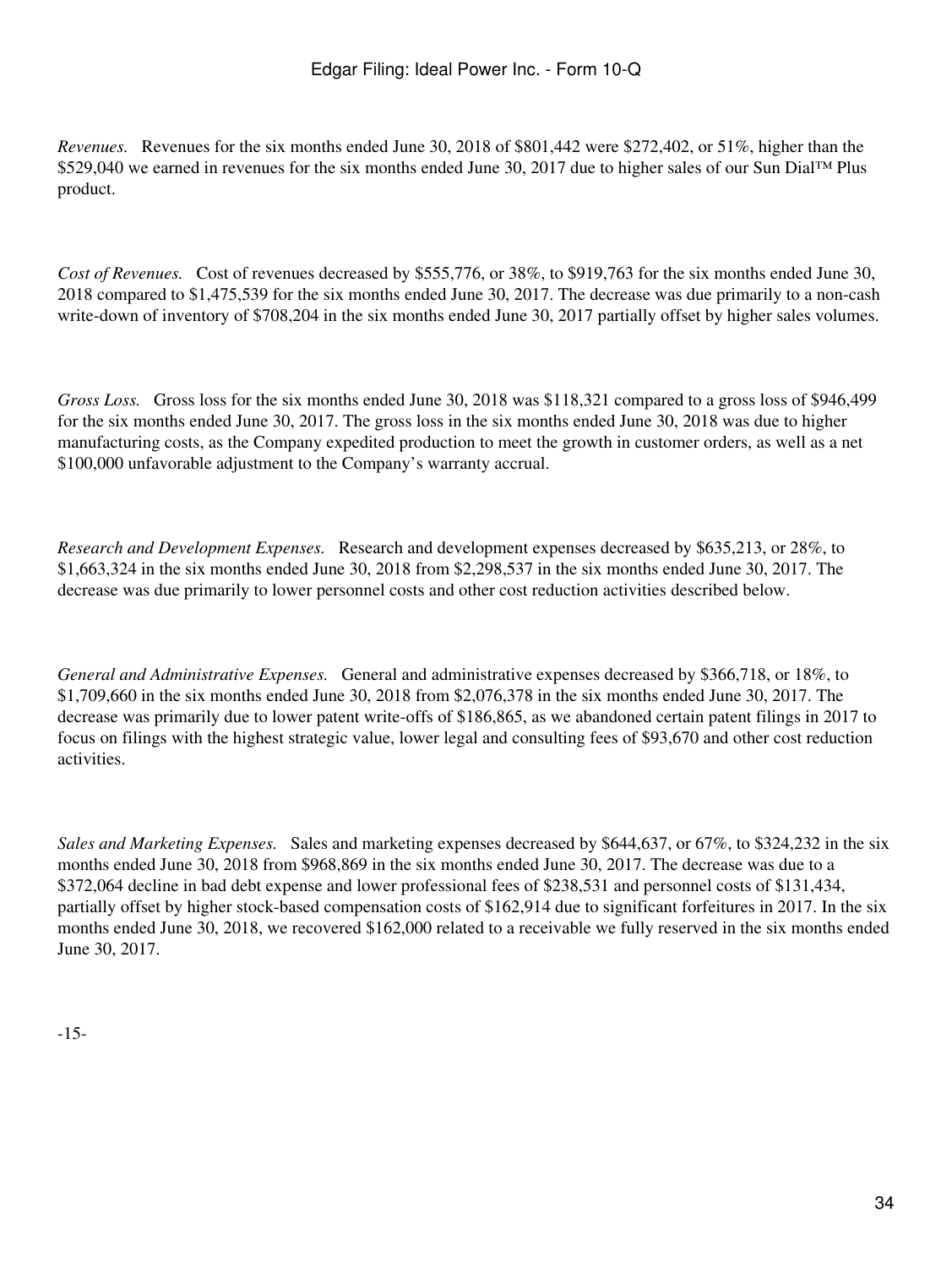*Loss from Operations.* Our loss from operations for the six months ended June 30, 2018 was \$3,815,537 compared to \$6,290,283 loss from operations for the six months ended June 30, 2017.

*Interest Income, net.* Net interest income was \$36,929 for the six months ended June 30, 2018 compared to \$11,575 for the six months ended June 30, 2017. The increase was the result of late fees associated with the recovery of a delinquent customer receivable.

*Net Loss.* Our net loss for the six months ended June 30, 2018 was \$3,778,608 as compared to a net loss of \$6,278,708 for the six months ended June 30, 2017. The decrease is attributable to reduced operating expenses as the result of cost reduction activities, the favorable resolution of legal proceedings and higher non-cash charges associated with inventory write-downs, patent impairments and bad debt expense in 2017.

## **Liquidity and Capital Resources**

We do not currently generate enough revenue to sustain our operations. We have funded our operations through the sale of common stock and, prior to our initial public offering, the issuance of convertible debt.

At June 30, 2018, we had cash and cash equivalents of \$6,980,213. Our net working capital and long-term debt at June 30, 2017 were \$6,226,567 and \$0, respectively.

Operating activities in the six months ended June 30, 2018 resulted in cash outflows of \$2,942,133, which were due primarily to the net loss for the period of \$3,778,608, partly offset by non-cash items of \$776,880, related primarily to stock-based compensation of \$630,306 and, depreciation and amortization of \$216,920. Operating activities in the six months ended June 30, 2017 resulted in cash outflows of \$4,348,202, which were due primarily to the net loss for the period of \$6,278,708, partly offset by non-cash items of \$1,926,121, related primarily to inventory write-downs of \$712,083, stock-based compensation of \$498,006, bad debt expense of \$273,727, depreciation and amortization of \$224,926 and patent impairments of \$202,343.

Investing activities in the six months ended June 30, 2018 and 2017 resulted in cash outflows of \$97,713 and \$189,280, respectively, for the acquisition of fixed assets and intangible assets.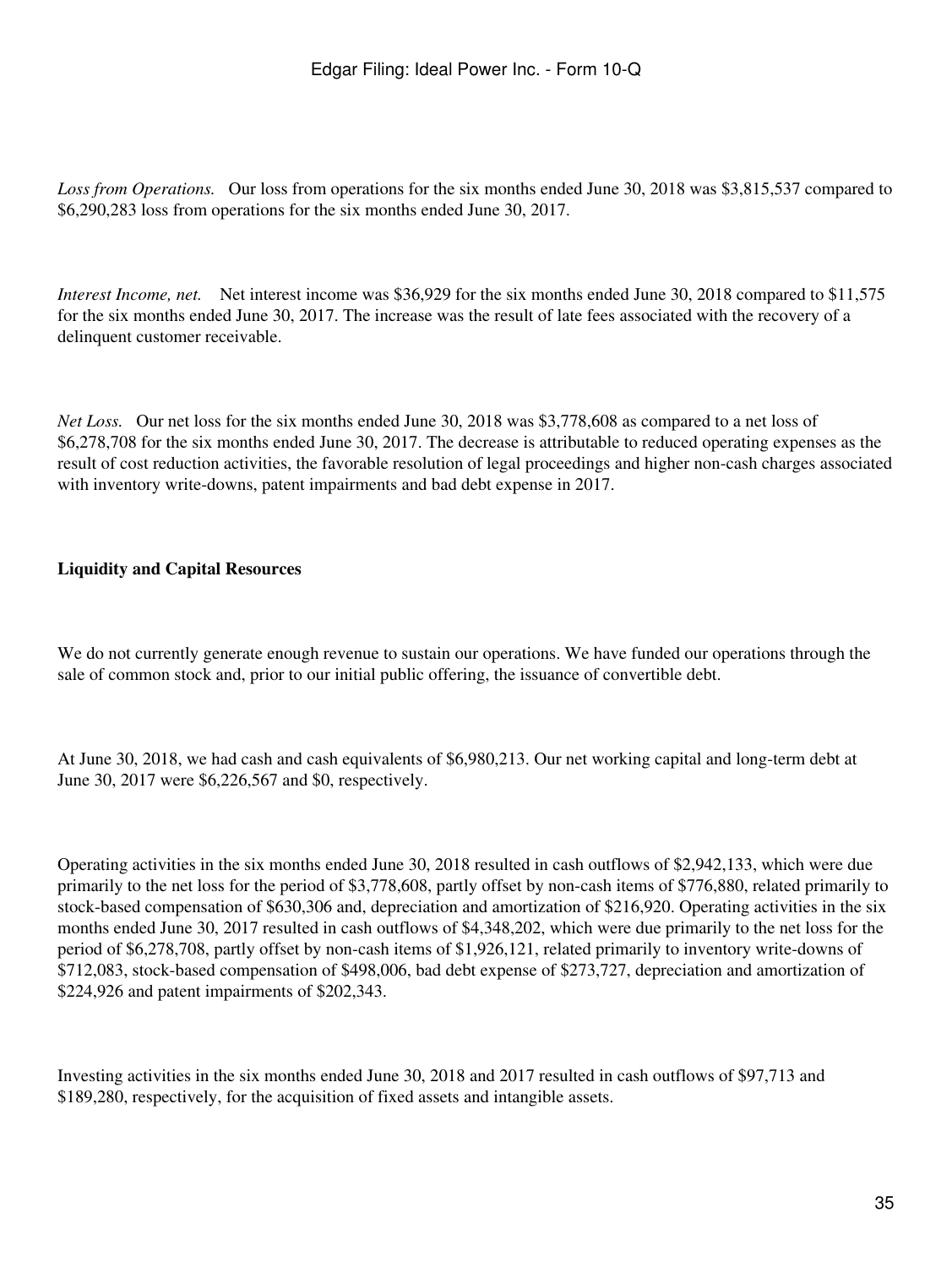In the second quarter of 2017, we began implementing a cost reduction plan with the goal of reducing our cash outflows for operating and investing activities. This plan included the simplification of our product roadmap to focus on our 30kW SunDial™ Plus and Stabilti™ products for the solar plus storage and microgrid markets and eliminate activities that did not present significant near-term revenue opportunities. In addition, we discontinued our legacy products, including our 125kW product, and postponed our development and certification efforts related to other applications and international markets.

Financing activities in the six months ended June 30, 2018 were not significant. Financing activities in the six months ended June 30, 2017 resulted in cash inflows of \$13,668,474 related primarily to our Private Placement net proceeds of \$13,657,331. In the Private Placement, each share of common stock or preferred stock was sold together with a warrant to purchase one share of common stock at a collective price of \$2.535. Investors purchased an aggregate of 5,220,826 shares of common stock and 708,430 shares of preferred stock together with warrants to purchase 5,929,256 shares of common stock in the Private Placement for aggregate gross proceeds of \$15.0 million. Net cash proceeds are after offering fees and expenses, including the placement agent fee of \$1.1 million.

#### **Off-Balance Sheet Transactions**

We do not have any off-balance sheet transactions.

#### **Trends, Events and Uncertainties**

There are no material changes from trends, events or uncertainties disclosed in our 2017 Annual Report on Form 10-K.

-16-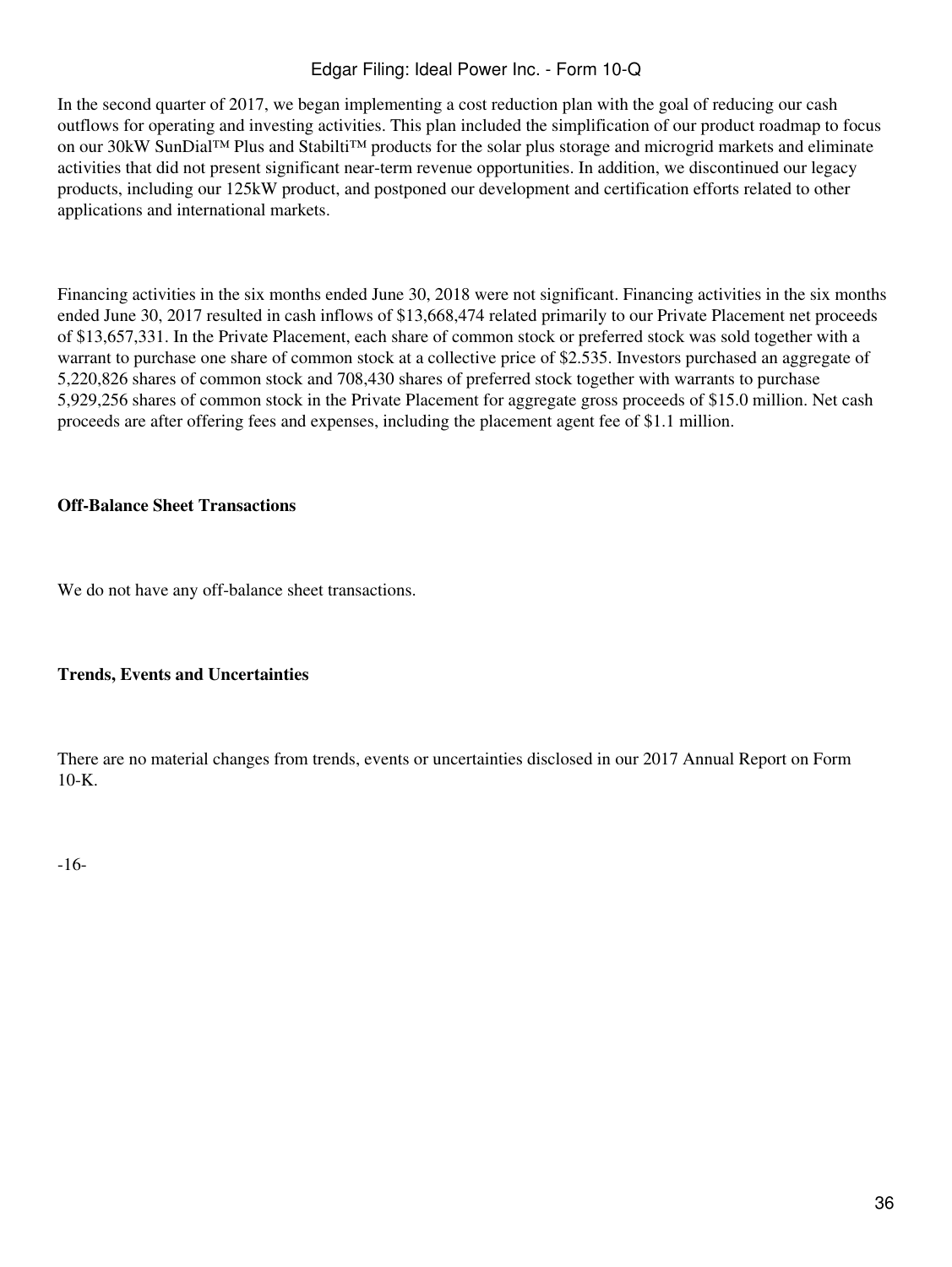## <span id="page-36-0"></span>**ITEM 3. QUANTITATIVE AND QUALITATIVE DISCLOSURES ABOUT MARKET RISK**

As a smaller reporting company we are not required to provide this information.

## <span id="page-36-1"></span>**ITEM 4. CONTROLS AND PROCEDURES**

#### **Evaluation of Disclosure Controls and Procedures**

Disclosure controls and procedures include, without limitation, controls and procedures designed to ensure that information required to be disclosed by an issuer in the reports that it files or submits under the Securities Exchange Act of 1934, as amended, is accumulated and communicated to the issuer's management, including its principal executive and principal financial officers, or persons performing similar functions, as appropriate to allow timely decisions regarding required disclosure. Our management, with the participation of our Chief Executive Officer (principal executive officer) and our Chief Financial Officer (principal financial and accounting officer), has concluded that, as of June 30, 2018, our disclosure controls and procedures are effective.

#### **Changes in Internal Control over Financial Reporting**

There have been no material changes in our internal controls over financial reporting that occurred during the quarter ended June 30, 2018 that have materially affected, or are reasonably likely to materially affect, our internal controls over financial reporting.

#### **Limitations on the Effectiveness of Controls**

Control systems, no matter how well designed and operated, can provide only reasonable, not absolute, assurance that the control systems' objectives are being met. Further, the design of any system of controls must reflect the fact that there are resource constraints, and the benefits of all controls must be considered relative to their costs. Because of the inherent limitations in all control systems, no evaluation of controls can provide absolute assurance that all control issues and instances of fraud, if any, within the Company have been detected. These inherent limitations include the realities that judgments in decision-making can be faulty and that breakdowns can occur because of error or mistake. Control systems can also be circumvented by the individual acts of some persons, by collusion of two or more people,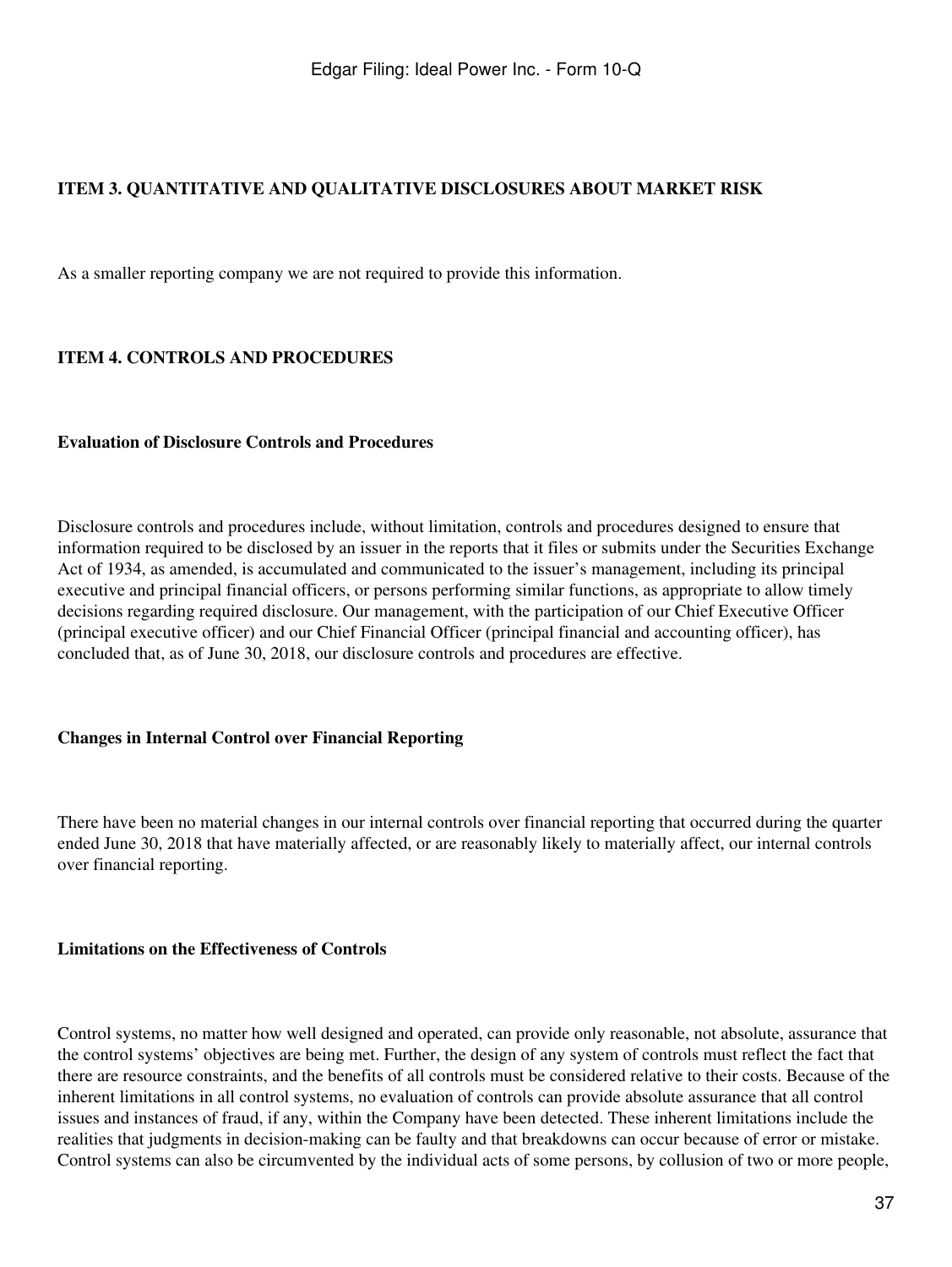or by management override of the controls. The design of any system of controls is also based in part upon certain assumptions about the likelihood of future events, and there can be no assurance that any design will succeed in achieving its stated goals under all potential future conditions. Over time, controls may become inadequate because of changes in conditions or deterioration in the degree of compliance with policies or procedures.

-17-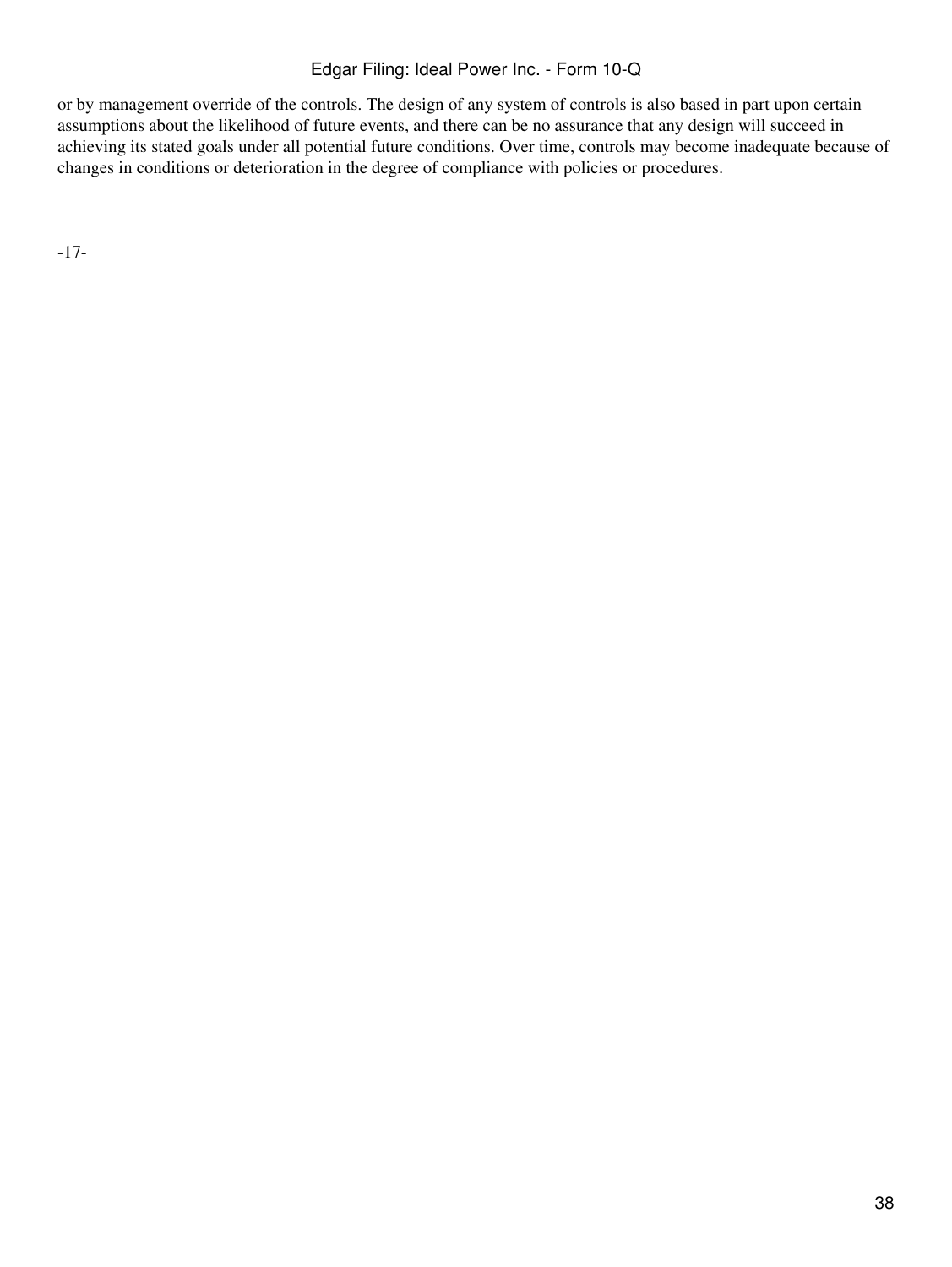## <span id="page-38-0"></span>**PART II - OTHER INFORMATION**

### <span id="page-38-1"></span>**ITEM 1. LEGAL PROCEEDINGS**

There are no material changes from the legal proceedings disclosed in our 2017 Annual Report on Form 10-K except as follows:

On June 21, 2018, an arbitrator issued a final and binding award on all issues except as to attorney's fees and costs, related to arbitration between us and Libra Industries, Inc. (Libra), our prior contract manufacturer, and. In the Final Award, the arbitrator denied Libra's claims and awarded us \$163,105 for our claims. On July 15, 2018, the arbitrator issued a Supplemental Final Award on Attorney's Fees and Costs, awarding us an additional \$165,346. We received full payment of the award, totaling \$328,451, on August 2, 2018.

On April 11, 2018, we received \$203,121 pursuant to a Judgment of Garnishment dated March 23, 2018 and related to the non-payment of an overdue accounts receivable balance by a former customer. The judgment included the past due balance of \$162,000 plus late fees and partial recovery of legal costs.

## <span id="page-38-2"></span>**ITEM 1A. RISK FACTORS**

There are no material changes from the risk factors disclosed in our 2017 Annual Report on Form 10-K except as follows:

*Our actions to separate our business into two divisions may result in additional costs.*

As discussed above in "Management's Discussion and Analysis of Financial Condition and Results of Operations—Overview," we realigned our business into two separate operating divisions. Our Power Conversion Systems division focuses on our PPSA™ technology, while our B-TRAN division focuses on our B-TRAN™ solid state switch technology. We took several corporate actions in connection with the creation of these two operating divisions, including reassigning our former president and chief executive officer, R. Daniel Brdar, to the position of B-TRAN Chief Commercial Officer and hiring Dr. Lon E. Bell as our president and chief executive officer in addition to his role as chairman of our board of directors. This separation may result in additional costs and expenses and may cause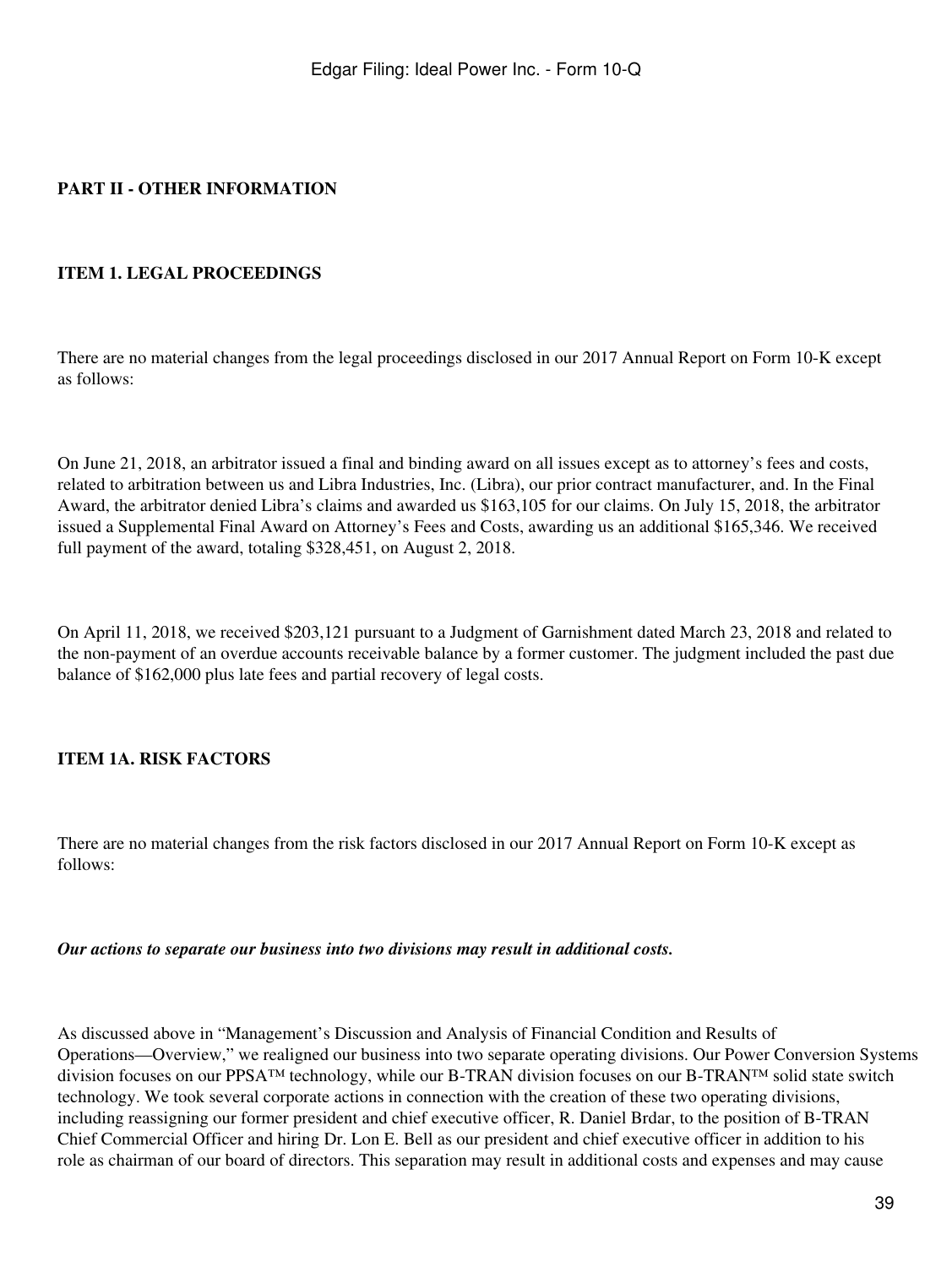logistical and operational complexities that will divert management's attention both during and after separation. We cannot assure you that the separation of our business into two divisions will not have a material adverse impact on our results of operations.

## <span id="page-39-0"></span>**ITEM 2. UNREGISTERED SALES OF EQUITY SECURITIES AND USE OF PROCEEDS**

On March 3, 2017, we closed on a definitive securities purchase agreement to sell to certain accredited investors shares of our common stock and preferred stock together with warrants to purchase shares of common stock, or the Private Placement. We filed with the SEC a Registration Statement on Form S-3 (Registration No. 333-217088) covering the resale of the registrable securities on March 31, 2017, and it was declared effective on April 21, 2017.

Net cash proceeds were \$13.7 million after offering fees and expenses We have utilized, and expect to continue to utilize, net proceeds from the offering for working capital and general corporate purposes.

## <span id="page-39-1"></span>**ITEM 3. DEFAULTS UPON SENIOR SECURITIES**

Not applicable.

## <span id="page-39-2"></span>**ITEM 4. MINE SAFETY DISCLOSURES**

Not applicable.

## <span id="page-39-3"></span>**ITEM 5. OTHER INFORMATION**

Not applicable.

-18-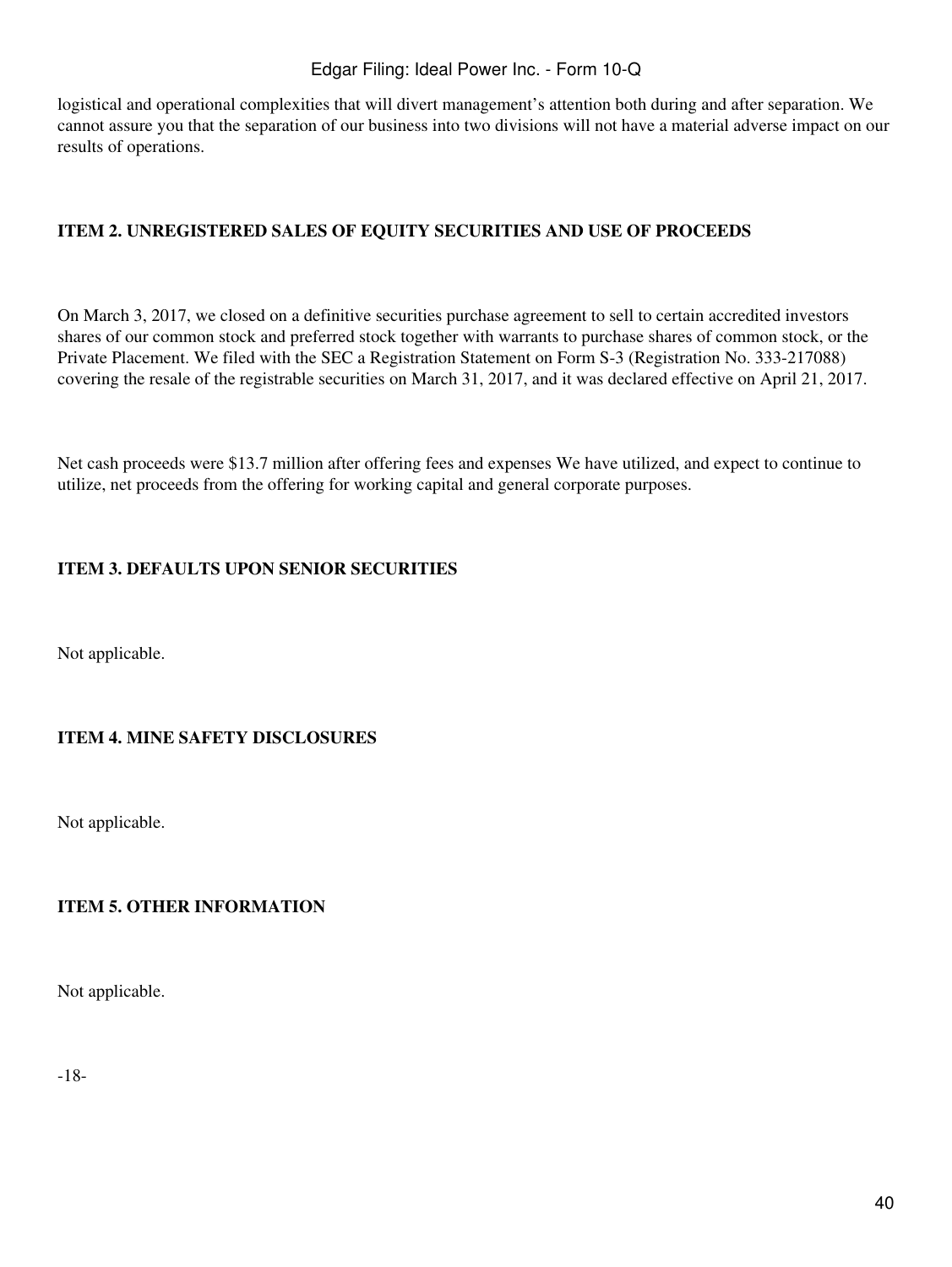## <span id="page-40-0"></span>**ITEM 6. EXHIBITS**

| <b>Exhibit</b><br><b>Number</b> | <b>Document</b>                                                                                                                                                                                                              |
|---------------------------------|------------------------------------------------------------------------------------------------------------------------------------------------------------------------------------------------------------------------------|
| $10.1*$                         | Amendment No. 1 to lease effective April 17, 2018, by and between Ideal Power Inc. and Agellan<br>Commercial REIT US L.P. (Exhibit 10.1 of the Company's Current Report on Form 8-K filed with the SEC<br>on April 26, 2018) |
| <u>31.1</u>                     | Certification of Principal Executive Officer pursuant to Exchange Act Rule, 13a-14(a) and 15d-14(a), as<br>adopted pursuant to Section 302 of the Sarbanes-Oxley Act of 2002 <sup>**</sup>                                   |
| 31.2                            | Certification of Principal Financial Officer pursuant to Exchange Act Rule, 13a-14(a) and 15d-14(a), as<br>adopted pursuant to Section 302 of the Sarbanes-Oxley Act of 2002 <sup>**</sup>                                   |
| 32.1                            | Certification pursuant to 18 U.S.C. 1350, adopted pursuant to Section 906 of the Sarbanes-Oxley Act of<br>2002***                                                                                                            |
|                                 | 101.INS XBRL Instant Document **                                                                                                                                                                                             |
|                                 | 101.SCH XBRL Taxonomy Extension Schema Document **                                                                                                                                                                           |
|                                 | 101.CAL XBRL Taxonomy Extension Calculation Linkbase Document **                                                                                                                                                             |
|                                 | 101.DEF XBRL Taxonomy Extension Definition Linkbase Document **                                                                                                                                                              |
|                                 | 10.LAB XBRL Taxonomy Extension Label Linkbase Document **                                                                                                                                                                    |
|                                 | 101.PRE XBRL Taxonomy Extension Presentation Linkbase Document **                                                                                                                                                            |
|                                 |                                                                                                                                                                                                                              |

\* Incorporated herein by reference to the indicated filing

\*\* Filed herewith

\*\*\*Furnished herewith

-19-